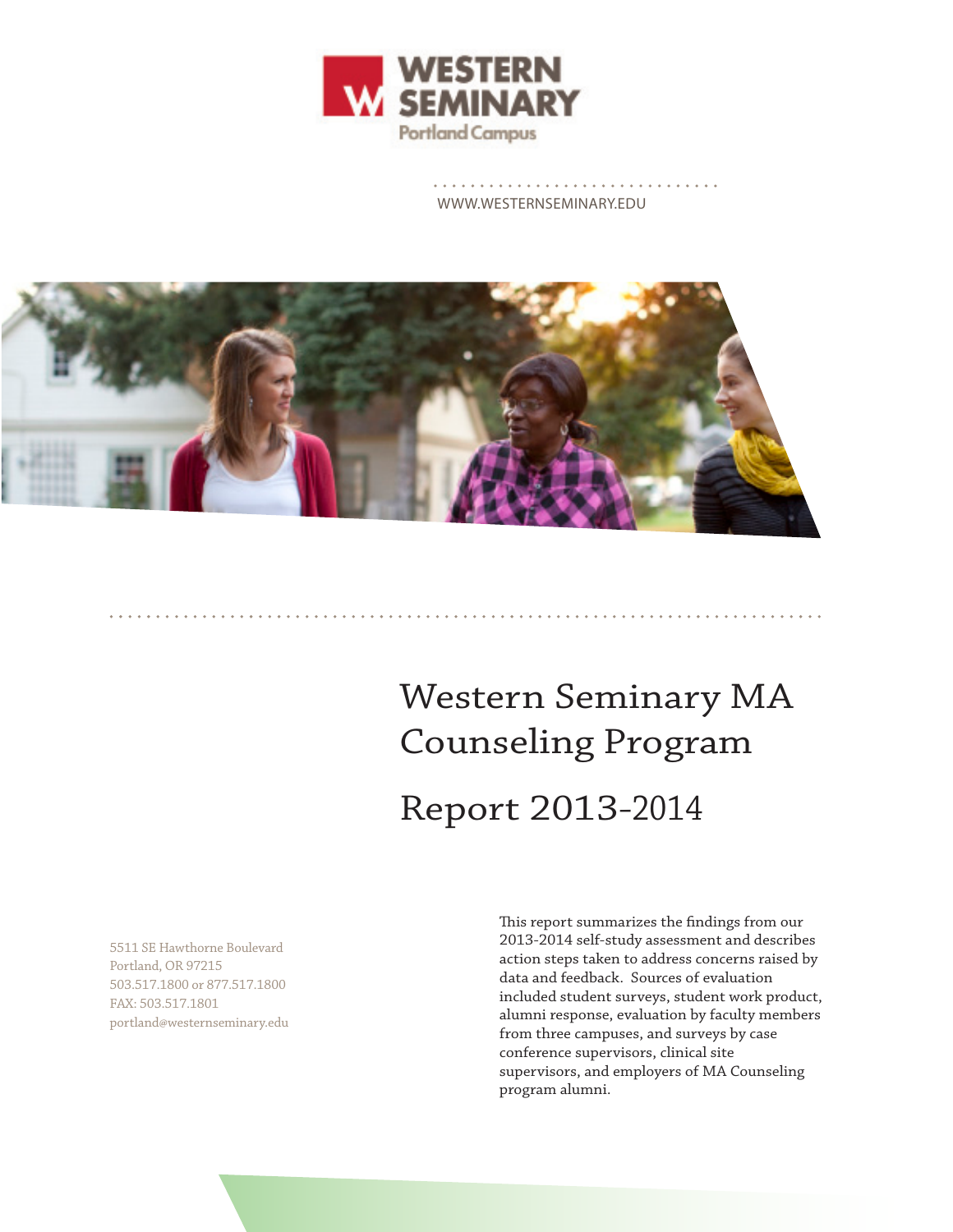#### **2013-2014 M.A. Counseling Program Report**

The past three years in the Portland MA Counseling program at Western Seminary have been a time of listening, reflecting, and responding to feedback from students, supervisors, employers, and faculty. Each survey response, evaluation rating, and comment has been read and considered, and in many cases prompted an action step. While feedback is not the only source of data considered, it is nevertheless of high importance in shaping the future of the program all the way from scheduling to curriculum design and approaches to instruction in the classroom. We listen to and value the input from our students and our constituents.

We currently have 66 students in the Portland MA Counseling program after having graduated 19 students in 2012-2013 and 25 students in 2013-2014. For both school years, all students who took the Counselor Preparation Comprehensive Exam (CPCE) passed, with a mean greater than the national exit exam mean (21 out of 22 students passed on the first attempt.) All students who took the National Counselor Examination (NCE) on our campus passed the first time with an institutional mean score that exceeded the national average for CACREP accredited schools.

We have revised our mission statement, global counseling program outcomes, handbook, forms, and curriculum outcomes. Our clinical experience sequence has been revised to include a semester of practicum (requiring 40 client contact hours and 100 total hours) and four semesters of internship (requiring 240 client contact hours, 600 total hours, and experience leading a group in addition to other work with individuals and potentially couples, and families.)

We have become more intentional about faculty development, providing training in supervision, hiring the services of an instructional designer, holding networking meetings among faculty members and among adjuncts, encouraging increased involvement in professional activities by faculty, and creating greater connection with site supervisors. We have established mechanisms to receive feedback from students, site supervisors, and employers of our graduates. Our library system has been substantially upgraded with more online resources.

We have assessed all learning outcomes by having three faculty members review key assignments submitted by students to determine whether course goals are being achieved. Where performance was less than our threshold of 80% achievement, action steps toward change have been identified and implemented as described in the remainder of the report.

We are confident that this process has led to a stronger, more effective program. We have a scheduled CACREP site visit November 2-5, 2014, with the hopes of accreditation to follow. This is a wonderful time for the MA Counseling program at Western Seminary. We rejoice in the quality of our students and graduates and are thankful for the opportunity to have a part in shaping the future practice of counselors who are committed to honoring the Lord by providing competent, respectful, and effective counseling to those hurting and in need of support. We invite you to view a summary of the many positive changes as outlined in the pages to follow.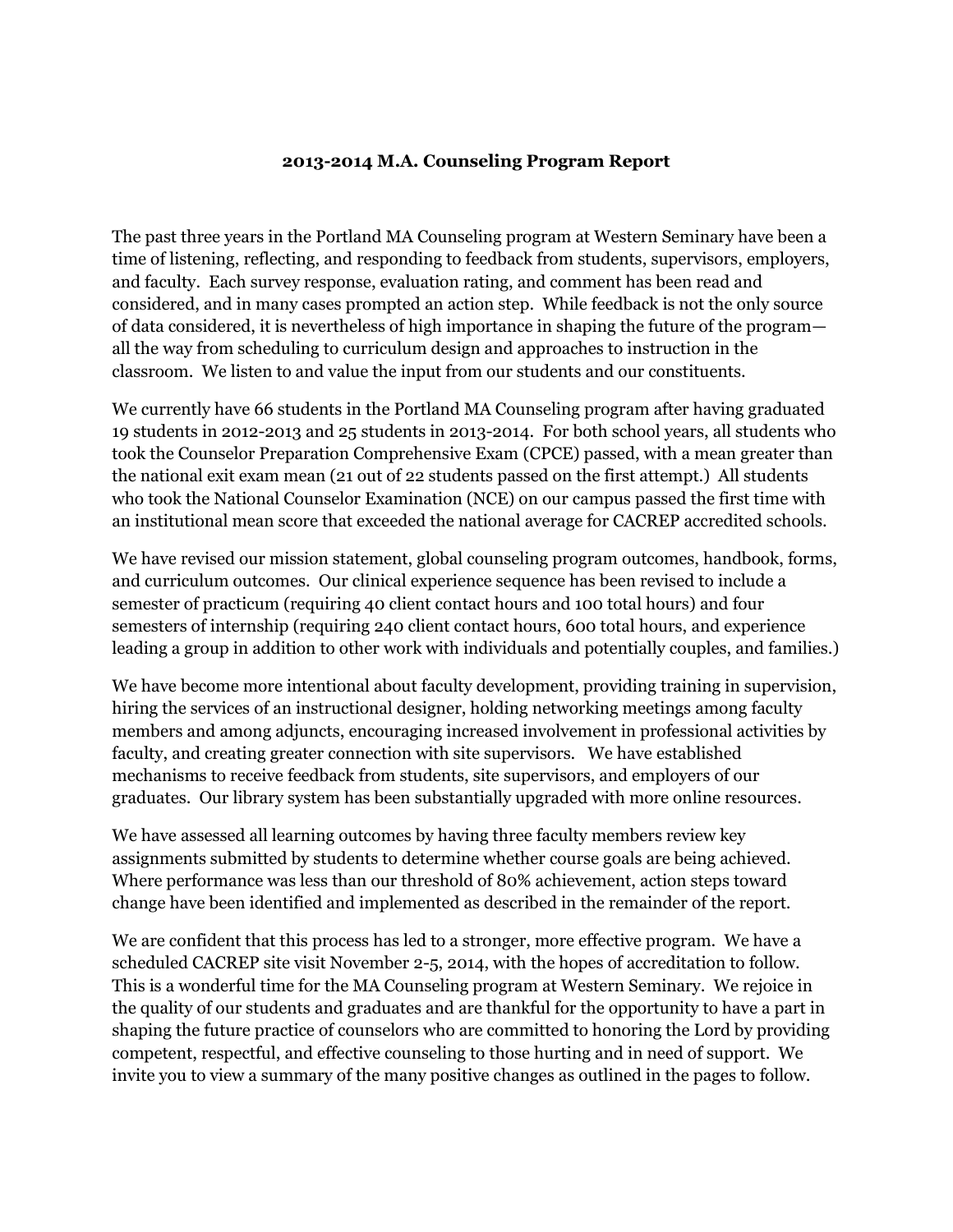**Mission Statement:** The Western Seminary counseling program endeavors to prepare practitioners of personal integrity who will provide effective, ethical, culturally inclusive, professional counseling from a Christian worldview.

### Global Counseling Program Outcomes

| <b>Spiritual Maturity</b>                                  | a. Applies Biblical truth to life and ministry resulting in gospel-centered<br>spiritual growth and transformation.                                                                                                                                                                                             |
|------------------------------------------------------------|-----------------------------------------------------------------------------------------------------------------------------------------------------------------------------------------------------------------------------------------------------------------------------------------------------------------|
| <b>Theological</b><br><b>Discernment</b>                   | b. Employs advanced theological thinking that integrates a gospel-<br>centered worldview with the biblical and social science studies                                                                                                                                                                           |
| Interpersonal<br><b>Skills, Emotional</b><br><b>Health</b> | c. Demonstrates social and emotional awareness, respect for others,<br>inclusive of diversity, and effective in teamwork. Demonstrates self-<br>awareness, self-expression, and ability to care for self.                                                                                                       |
| <b>Counseling Skills</b>                                   | d. Evidences adequate theoretical knowledge, application of theory, and<br>clinical competence. Demonstrates ability to build an effective culturally<br>inclusive therapeutic alliance with clients, with adequate breadth of<br>clinical skill and technique.                                                 |
| <b>Professional</b><br><b>Practice</b>                     | e. Demonstrates application of training to internship tasks, integrates<br>supervisory input into clinical work, reflects on multicultural and<br>contextual issues, and engages cooperatively in supervision<br>relationship. Behavior is consistent and in accordance with<br>professional ethical standards. |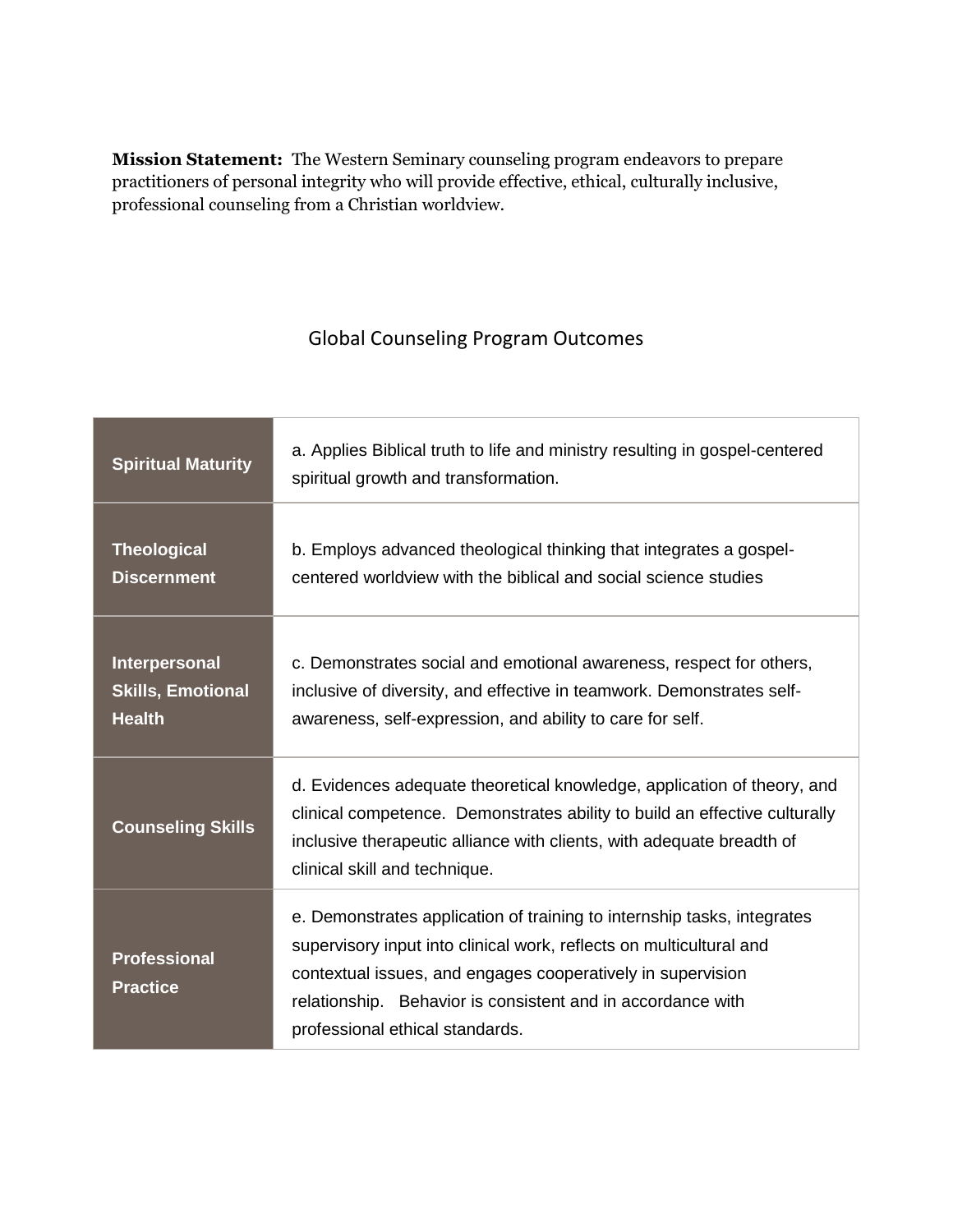| <b>Outcome Data</b>                                   | <b>Analysis</b>                                                                                                   | <b>Action Steps</b>                                                                   |
|-------------------------------------------------------|-------------------------------------------------------------------------------------------------------------------|---------------------------------------------------------------------------------------|
|                                                       | <b>SLO Goal Achievement</b><br>ranges from 21%-100%<br>with a mean of 84%.<br><b>Strengths: Critical thinking</b> |                                                                                       |
|                                                       | skills, self-awareness,<br>cultural sensitivity,<br>responsiveness to                                             | 1. Add assignment to CNS 508,<br>including understanding of<br>major world religions. |
| 1. Clinical<br>Comprehensive<br>Integrative<br>Papers | supervision, integration,<br>understanding of biblical<br>worldview, knowledge of                                 | 2. Add more emphasis to theory<br>in CNS 502.                                         |
|                                                       | good self-care strategy,<br>awareness of helping<br>relationship variables, and                                   | 3. Add discussion of theory to<br>case conference.                                    |
|                                                       | commitment to serving<br>clients with integrity.                                                                  | 4. Increase demonstration<br>of integration across sections                           |
|                                                       | <b>Growing Edges: Increased</b><br>comfort with counseling                                                        | of the Clinical Comprehensive<br>Integrative Paper.                                   |
|                                                       | theory, demonstration of<br>CNS 508 outcomes, ability<br>to describe client change in                             |                                                                                       |
|                                                       | counseling, and<br>spiritual assessment of clients.                                                               |                                                                                       |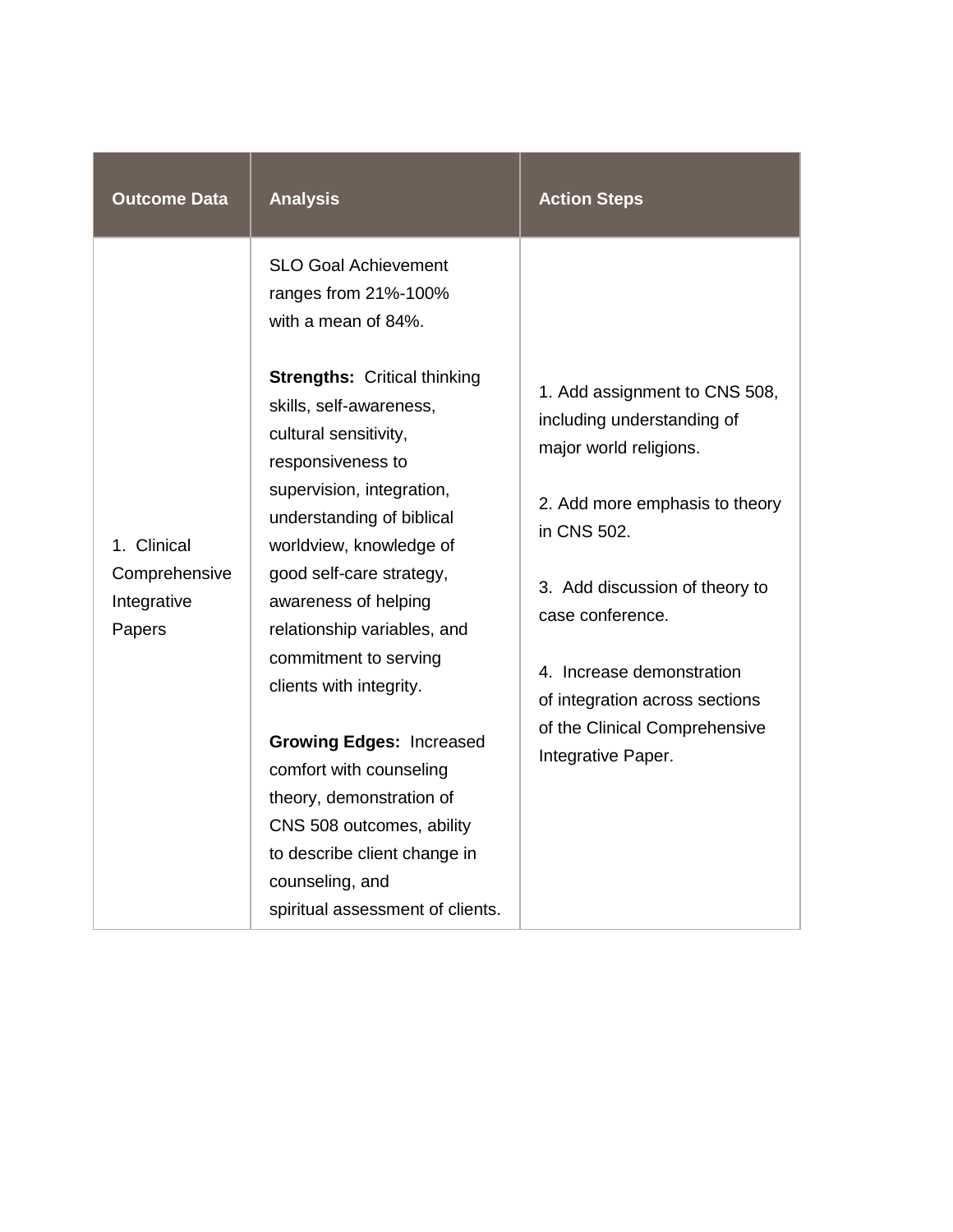| <b>Outcome Data</b>                     | <b>Analysis</b>                                                                                                                                                                                                                                                                        | <b>Action Steps</b>                                                                                                            |
|-----------------------------------------|----------------------------------------------------------------------------------------------------------------------------------------------------------------------------------------------------------------------------------------------------------------------------------------|--------------------------------------------------------------------------------------------------------------------------------|
| 2. CNS 505<br>Case study<br>assessments | <b>SLO Goal Achievement</b><br>ranges from 0%-100%<br>with a mean of 38%.<br><b>Strengths: Students were</b><br>able to use the DSM, list<br>symptoms, and arrive at a<br>diagnosis.<br><b>Growing Edges: The</b><br>assignment did not<br>require expression of<br>their knowledge of | Modify assignment instructions<br>to include etiology, treatment,<br>prevention, medications, and<br>referral for medications. |
|                                         | etiology, treatment,<br>prevention,<br>psychopharmacological<br>medications, or need for<br>medication referral.                                                                                                                                                                       |                                                                                                                                |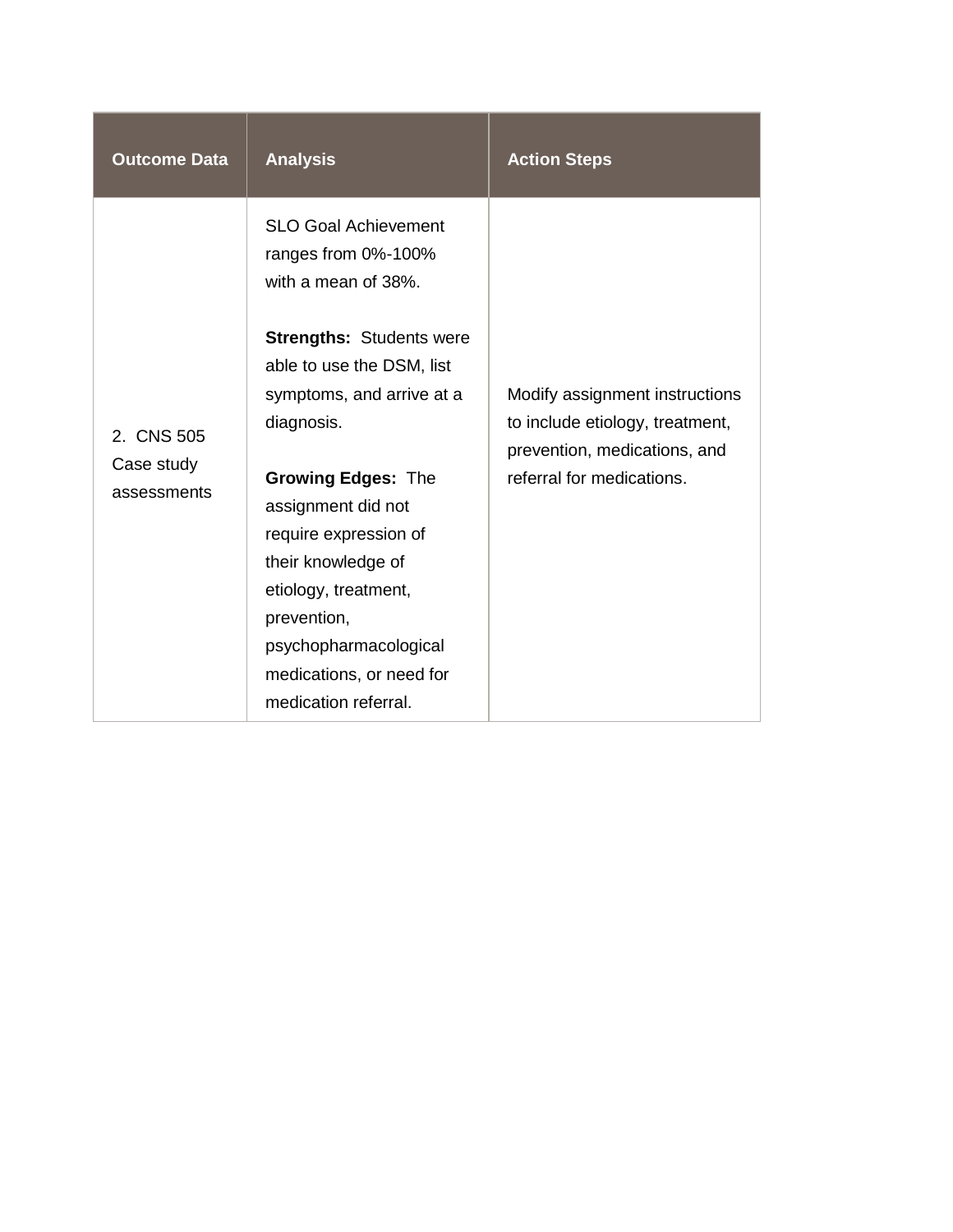| <b>Outcome Data</b>                                | <b>Analysis</b>                                                                                                   | <b>Action Steps</b>                                                                                                                  |
|----------------------------------------------------|-------------------------------------------------------------------------------------------------------------------|--------------------------------------------------------------------------------------------------------------------------------------|
|                                                    | <b>SLO Goal Achievement</b><br>ranges from 62%-93%<br>with a mean of 70%.                                         |                                                                                                                                      |
| 3. CNS 507<br>Life Stage<br>application<br>project | <b>Strengths: Papers evidenced</b><br>a good understanding of<br>human development and<br>potential stage crises. | The final project will<br>include summaries from<br>all four project phases which<br>will then give evidence of<br>goal achievement. |
|                                                    | <b>Growing Edges: More</b><br>discussion is needed of                                                             |                                                                                                                                      |
|                                                    | neurological behavior,<br>psychopathology leading to<br>diagnosis, and appropriate<br>treatment plans.            |                                                                                                                                      |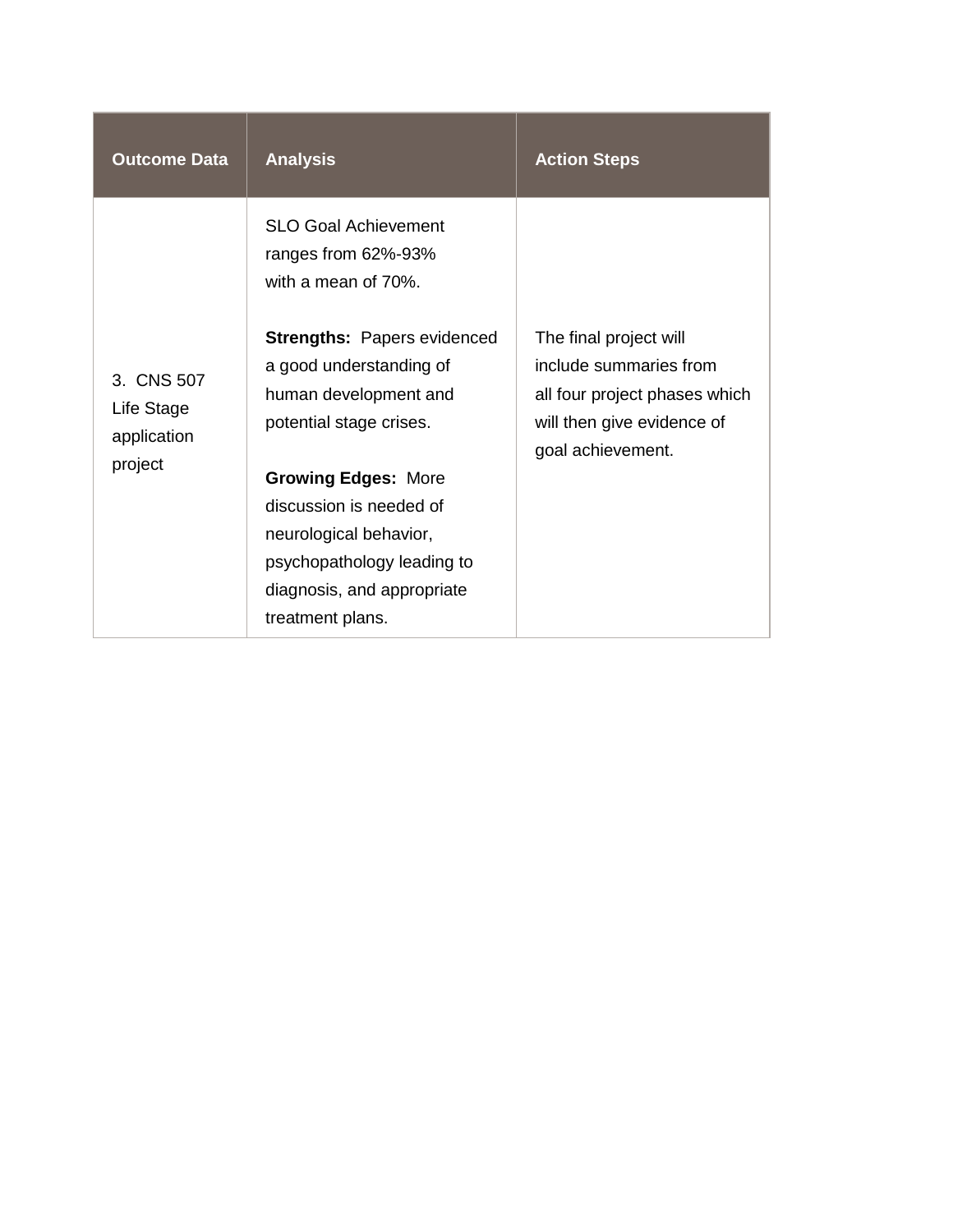| <b>Outcome Data</b>                                     | <b>Analysis</b>                                                                                                                                                                                                                                                                     | <b>Action Steps</b>                                                                                        |
|---------------------------------------------------------|-------------------------------------------------------------------------------------------------------------------------------------------------------------------------------------------------------------------------------------------------------------------------------------|------------------------------------------------------------------------------------------------------------|
| 4. CNS 512<br><b>Specialty</b><br>Group<br>Presentation | <b>SLO Goal Achievement</b><br>ranges from 97%-100%<br>with a mean of 91%.<br><b>Strengths: Apparent</b><br>understanding of group<br>dynamics, various roles of<br>group members, therapeutic<br>factors, leadership styles,<br>and appropriate methods<br>and selection criteria. | Assignment instructions to<br>include more extensive<br>discussion of differentials<br>of group theory and |
|                                                         | <b>Growing Edges:</b><br>Somewhat less apparent<br>was differentiating between<br>various theoretical<br>approaches and pertinent<br>research.                                                                                                                                      | pertinent research.                                                                                        |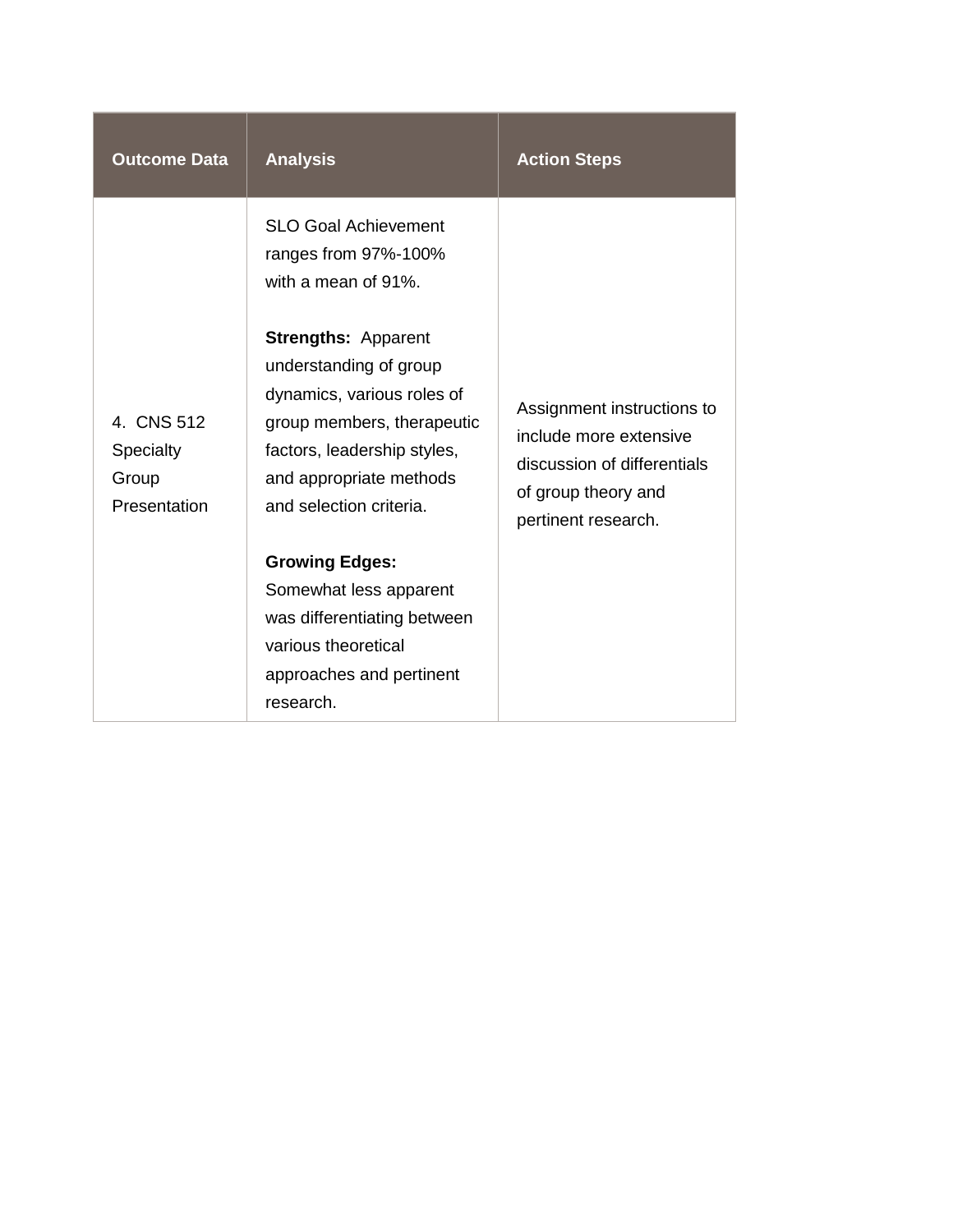| <b>Outcome Data</b>                                      | <b>Analysis</b>                                                                                                                                                                                                                                                                                                                                                                                                                                    | <b>Action Steps</b>                                                                                                                                                                                                                                                                                            |
|----------------------------------------------------------|----------------------------------------------------------------------------------------------------------------------------------------------------------------------------------------------------------------------------------------------------------------------------------------------------------------------------------------------------------------------------------------------------------------------------------------------------|----------------------------------------------------------------------------------------------------------------------------------------------------------------------------------------------------------------------------------------------------------------------------------------------------------------|
| 5. CNS 516<br>Couples<br>Counseling<br>Treatment<br>Plan | <b>SLO Goal Achievement</b><br>ranges from 0%-100%<br>with a mean of 54%.<br><b>Strengths: Students were</b><br>able to describe the goals<br>and beginning skills involved<br>in couple and family work<br>in the clinical setting.<br><b>Growing Edges: There</b><br>was not an adequate<br>measurement of<br>understanding of social,<br>political, and cultural factors<br>as well as students' own<br>family of origin and marital<br>status. | 1. Assignment instructions are to<br>be modified to include<br>demonstration of understanding<br>of social, political, and cultural factors<br>as well as student's own family of<br>origin and personal marital status.<br>2. Course content should be<br>reviewed for adequate coverage<br>of these aspects. |
|                                                          |                                                                                                                                                                                                                                                                                                                                                                                                                                                    |                                                                                                                                                                                                                                                                                                                |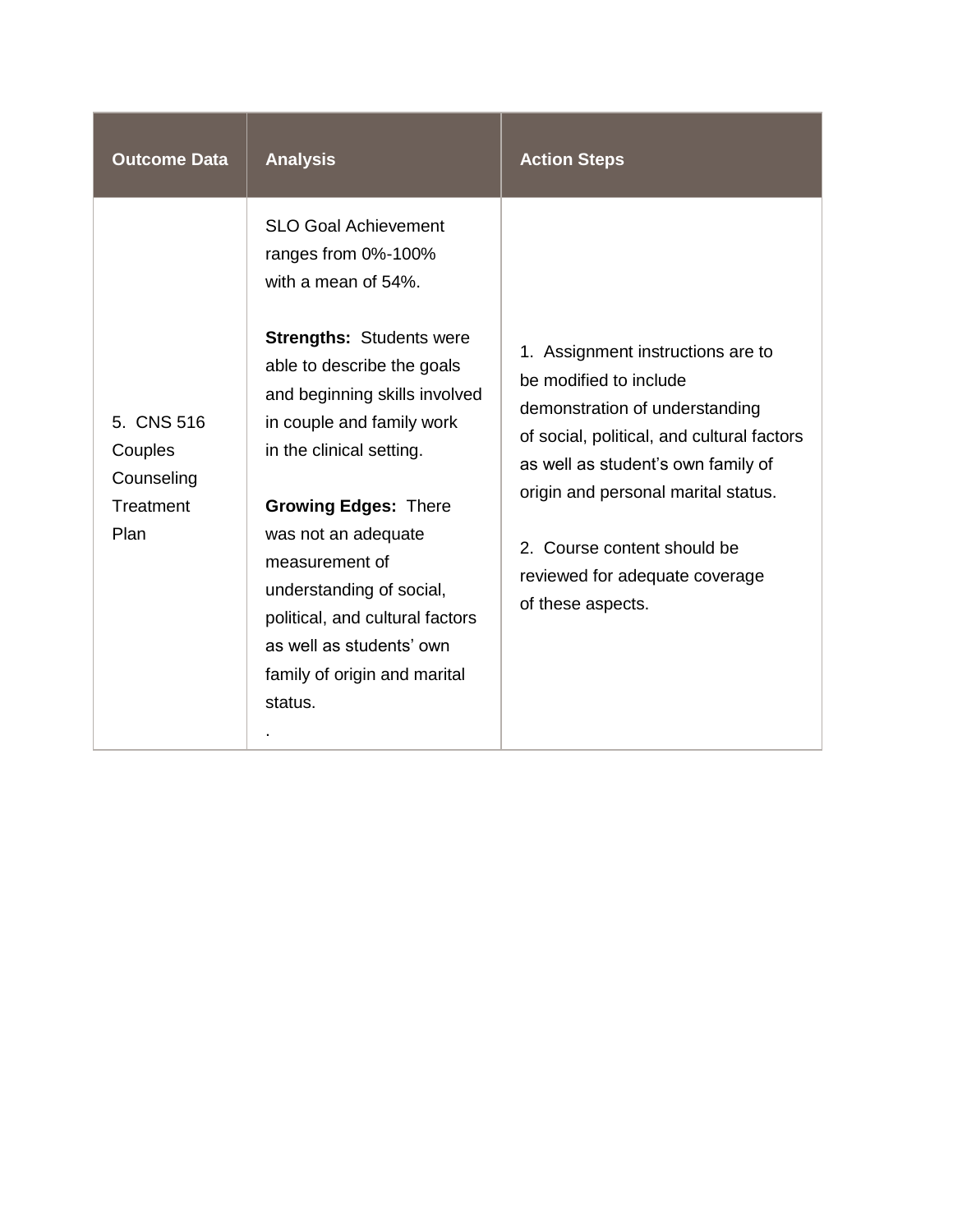| <b>Outcome Data</b>  | <b>Analysis</b>                                                                                                                                       | <b>Action Steps</b>                               |
|----------------------|-------------------------------------------------------------------------------------------------------------------------------------------------------|---------------------------------------------------|
|                      | <b>SLO Goal Achievement</b><br>ranges from 85%-100%<br>with a mean of 92%.                                                                            | 1. Cultural relevance                             |
| 6. CNS 518           | <b>Strengths: All outcomes</b><br>achieved at greater than<br>80%. Students seem to                                                                   | should be incorporated into<br>course material.   |
| Career<br>Assessment | evidence genuine growth<br>in knowledge and interest                                                                                                  | 2. Assignment instructions<br>may include greater |
| Plan                 | for the subject area.                                                                                                                                 | emphasis on program<br>development and            |
|                      | <b>Growing Edges: Increased</b><br>demonstration of knowledge<br>of program development and<br>awareness of how culture<br>impacts career assessment. | follow-up evaluation.                             |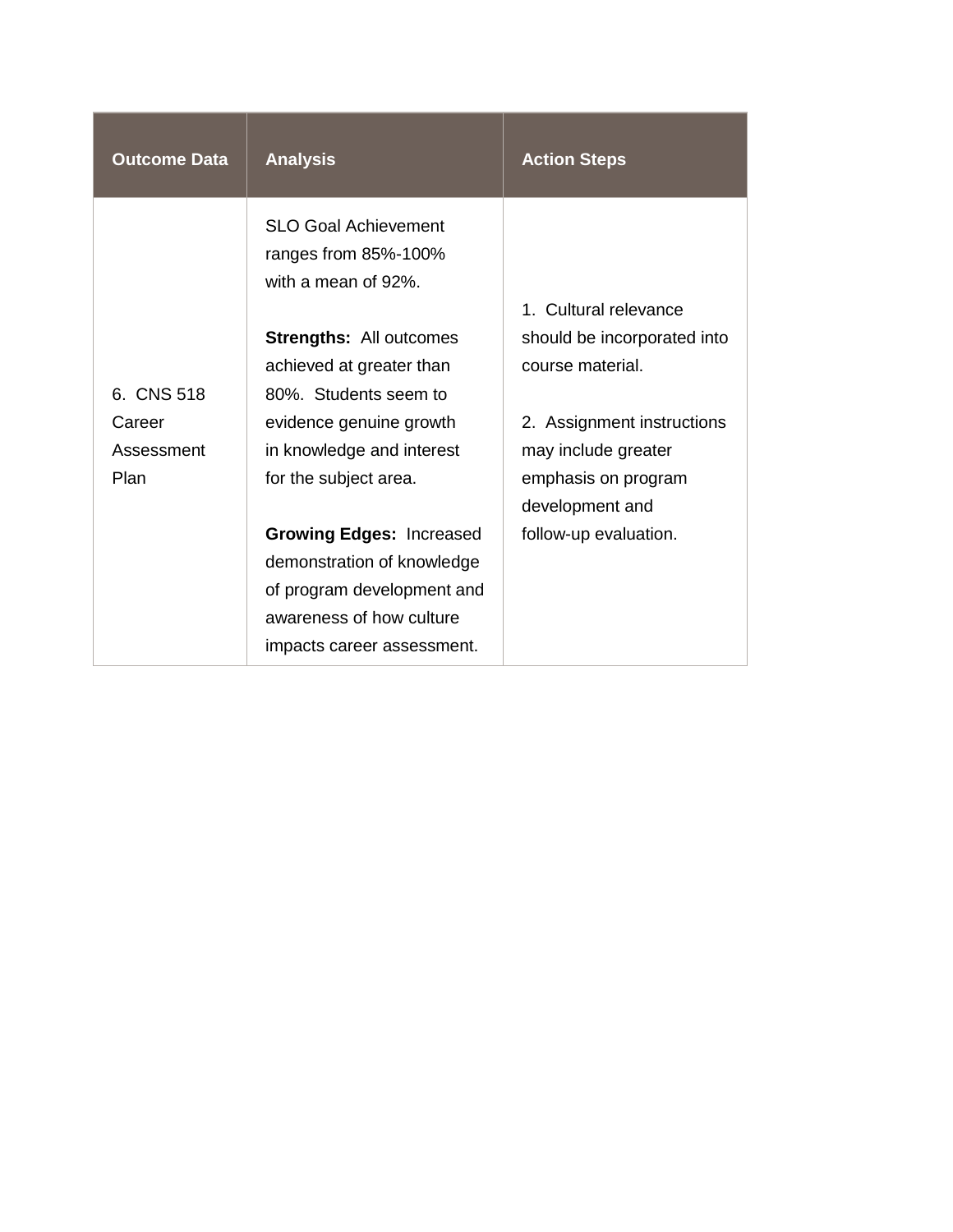| <b>Outcome Data</b>                               | <b>Analysis</b>                                                                                                                                                                                                                                                                                                                                                                 | <b>Action Steps</b>                                                                                                                                                                                                                                     |
|---------------------------------------------------|---------------------------------------------------------------------------------------------------------------------------------------------------------------------------------------------------------------------------------------------------------------------------------------------------------------------------------------------------------------------------------|---------------------------------------------------------------------------------------------------------------------------------------------------------------------------------------------------------------------------------------------------------|
|                                                   | <b>SLO Goal Achievement</b><br>ranges from 33%-100%<br>with a mean of 71%.                                                                                                                                                                                                                                                                                                      |                                                                                                                                                                                                                                                         |
| 7. CNS 519<br>Therapeutic<br><b>Effectiveness</b> | <b>Strengths: Basic</b><br>principles of program<br>evaluation and methods for<br>research and analysis<br><b>Growing Edges: Increased</b><br>demonstration of<br>knowledge pertaining to<br>theories which inform<br>evidence-based practice<br>and public policies that affect<br>the quality and accessibility<br>of mental health services<br>for a diversity of clientele. | Assignment instructions<br>tailored to demonstration of<br>theories informing<br>evidence-based practices<br>and knowledge of public<br>policies that affect<br>quality and accessibility of<br>mental health services for<br>a diversity of clientele. |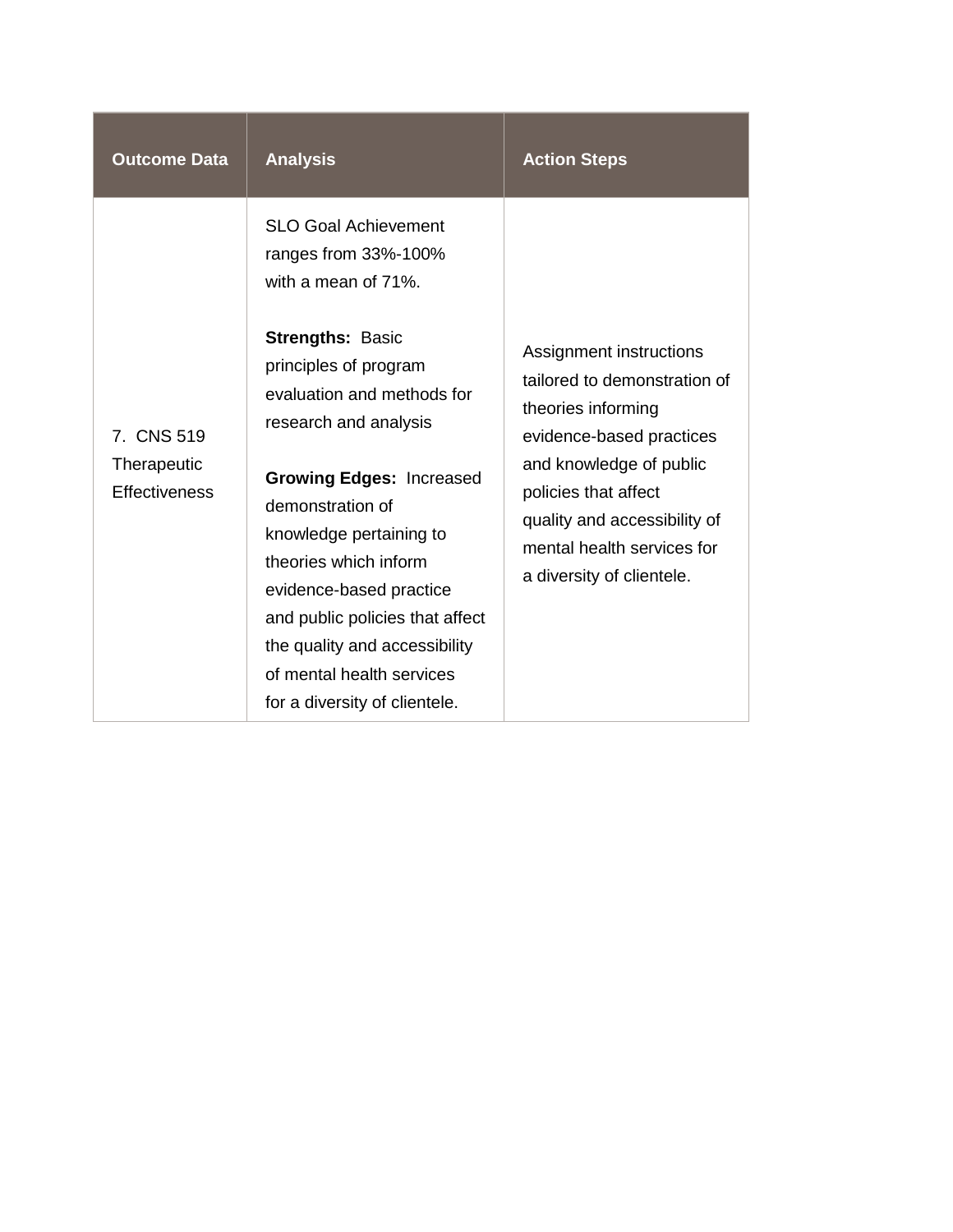| <b>Outcome Data</b>                          | <b>Analysis</b>                                                                                                                                                                      | <b>Action Steps</b>                   |
|----------------------------------------------|--------------------------------------------------------------------------------------------------------------------------------------------------------------------------------------|---------------------------------------|
|                                              | 96% of students achieved a<br>score of greater than 80%<br>on the exam.                                                                                                              |                                       |
| 8. CNS 525<br>Passing score<br>on final exam | <b>Strengths:</b> The exam was<br>reviewed for content and the<br>passing scores of students<br>demonstrate adequate<br>content acquisition.<br><b>Growing Edges: None</b><br>noted. | No current<br>action is<br>indicated. |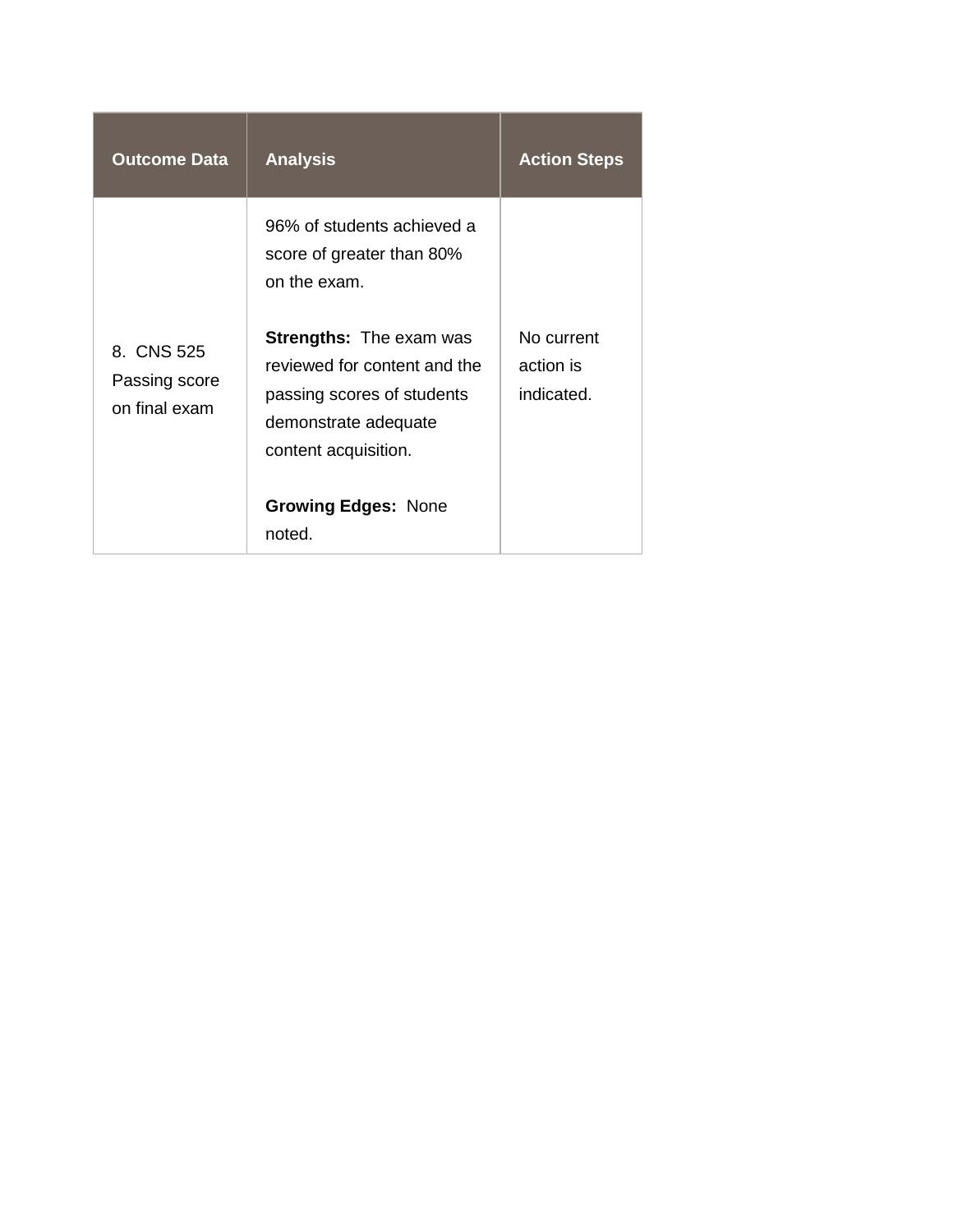| <b>Outcome Data</b>                              | <b>Analysis</b>                                                                                                                 | <b>Action Steps</b>                                                                                 |
|--------------------------------------------------|---------------------------------------------------------------------------------------------------------------------------------|-----------------------------------------------------------------------------------------------------|
|                                                  | <b>SLO Goal Achievement</b><br>were all assessed to be<br>achieved at 100%.                                                     |                                                                                                     |
| 9. CNS 529<br>Dual Diagnosis<br>Case<br>Write-up | <b>Strengths:</b> The assignment<br>seemed to be a very solid<br>fit with the outcome<br>criteria and achieved stated<br>goals. | It is recommended a<br>stated set minimum<br>level of content be<br>required for the<br>assignment. |
|                                                  | <b>Growing Edges: Some</b><br>assignments seemed to be<br>quite brief.                                                          |                                                                                                     |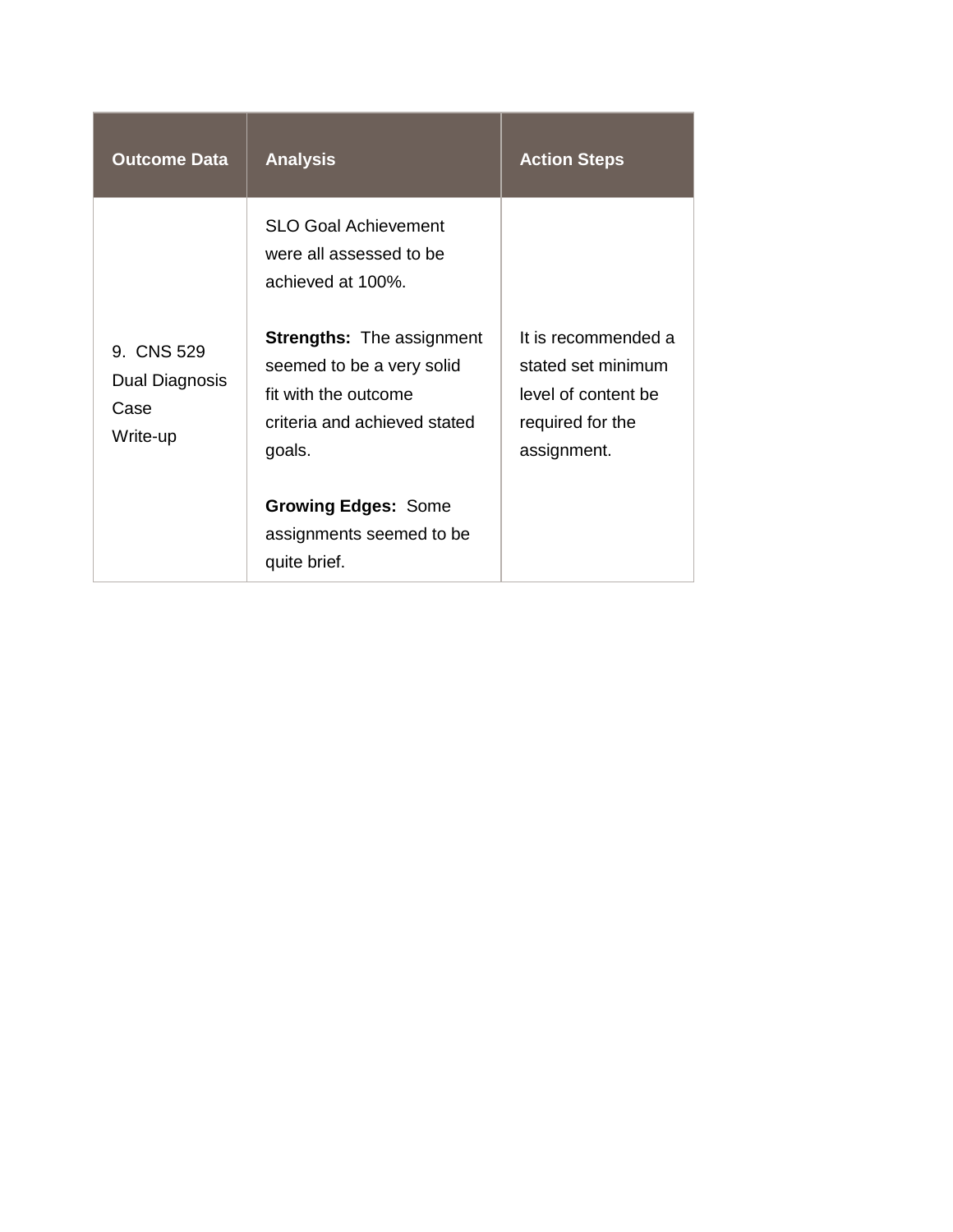| <b>Outcome Data</b>                                                                          | <b>Analysis</b>                                                                                                                                                                                                                                                                                                                                                                                                      | <b>Action Steps</b>                                                                                                                                                                      |
|----------------------------------------------------------------------------------------------|----------------------------------------------------------------------------------------------------------------------------------------------------------------------------------------------------------------------------------------------------------------------------------------------------------------------------------------------------------------------------------------------------------------------|------------------------------------------------------------------------------------------------------------------------------------------------------------------------------------------|
| 10. CNS 557-8<br>Case study<br>with treatment<br>plan and crisis<br>intervention<br>strategy | <b>SLO Goal Achievement</b><br>ranges from 83%-100%<br>with a mean of 95%.<br><b>Strengths: It would appear</b><br>that our suicide intervention<br>training is resulting in strong<br>demonstration of outcome<br>achievement.<br><b>Growing Edges: There</b><br>may need to be increased<br>awareness of the<br>importance of<br>interdisciplinary roles in<br>crisis intervention work.<br>Emphasis on resiliency | Course content and instructions<br>should be reviewed to ensure<br>that interdisciplinary team work,<br>resiliency, and trauma effects<br>across age groups are adequately<br>addressed. |
|                                                                                              | and trauma effects across<br>age groups should also<br>be highlighted.                                                                                                                                                                                                                                                                                                                                               |                                                                                                                                                                                          |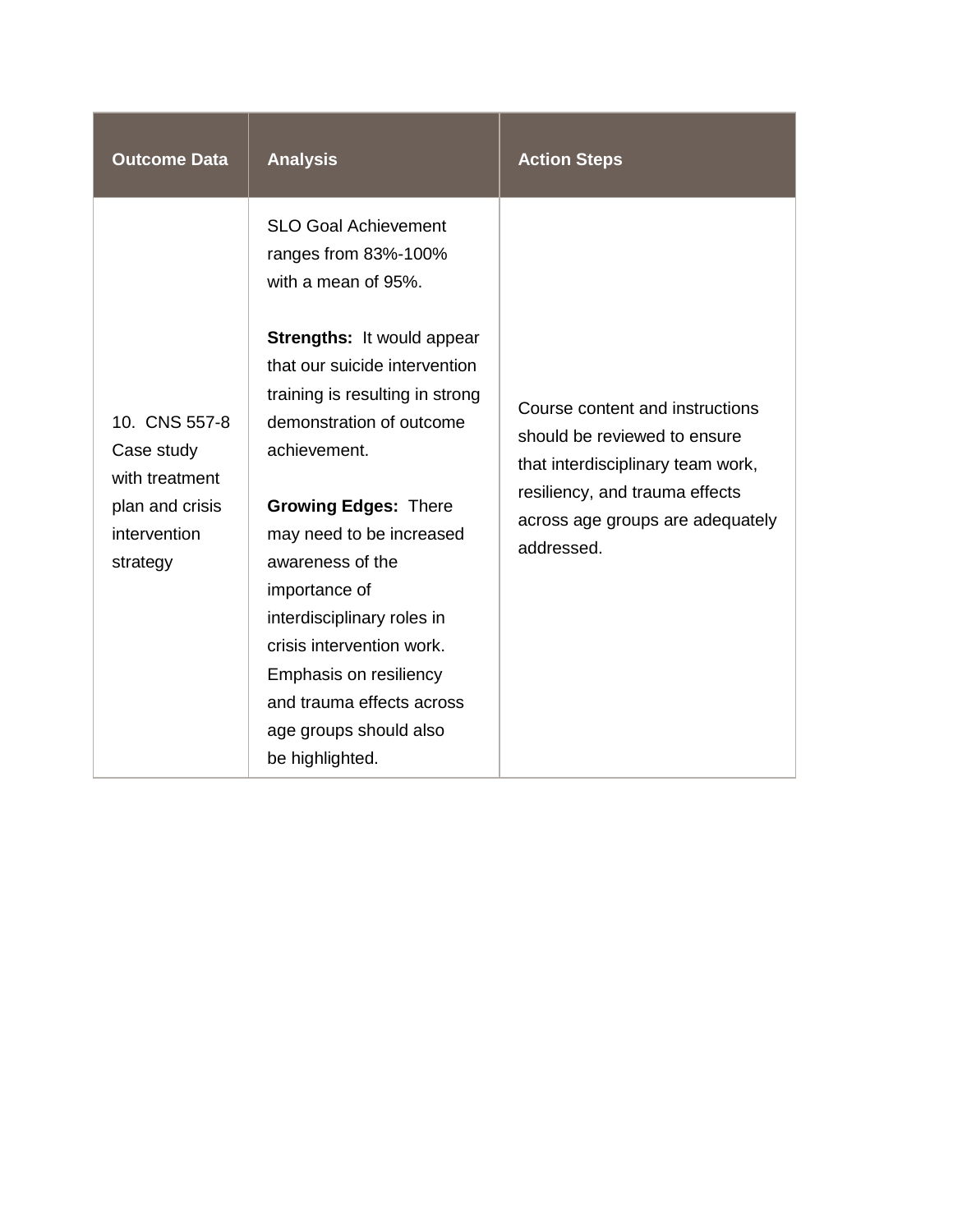| <b>Outcome Data</b>     | <b>Analysis</b>                                                                                                                                                                                                                                                       | <b>Action Steps</b>                                                                                                         |
|-------------------------|-----------------------------------------------------------------------------------------------------------------------------------------------------------------------------------------------------------------------------------------------------------------------|-----------------------------------------------------------------------------------------------------------------------------|
|                         | <b>SLO Goal Achievement</b><br>ranges from 70%-100%<br>with a mean of 89%.<br><b>Strengths: Students</b>                                                                                                                                                              |                                                                                                                             |
| 11. CNS 544<br>Domestic | seemed to demonstrate a<br>healthy theological view<br>of abuse.                                                                                                                                                                                                      | More information regarding<br>working with counter-<br>transference issues around abuse,<br>mandated reporter requirements, |
| Violence<br>Plan Paper  | <b>Growing Edges: Increased</b><br>attention to understanding of<br>clinically working with<br>counter-transference issues<br>regarding abuse. Mandated<br>reporter requirements and<br>knowing how to work with<br>children were also areas of<br>potential concern. | and strategies for working with<br>children will be included in<br>content and assignment.                                  |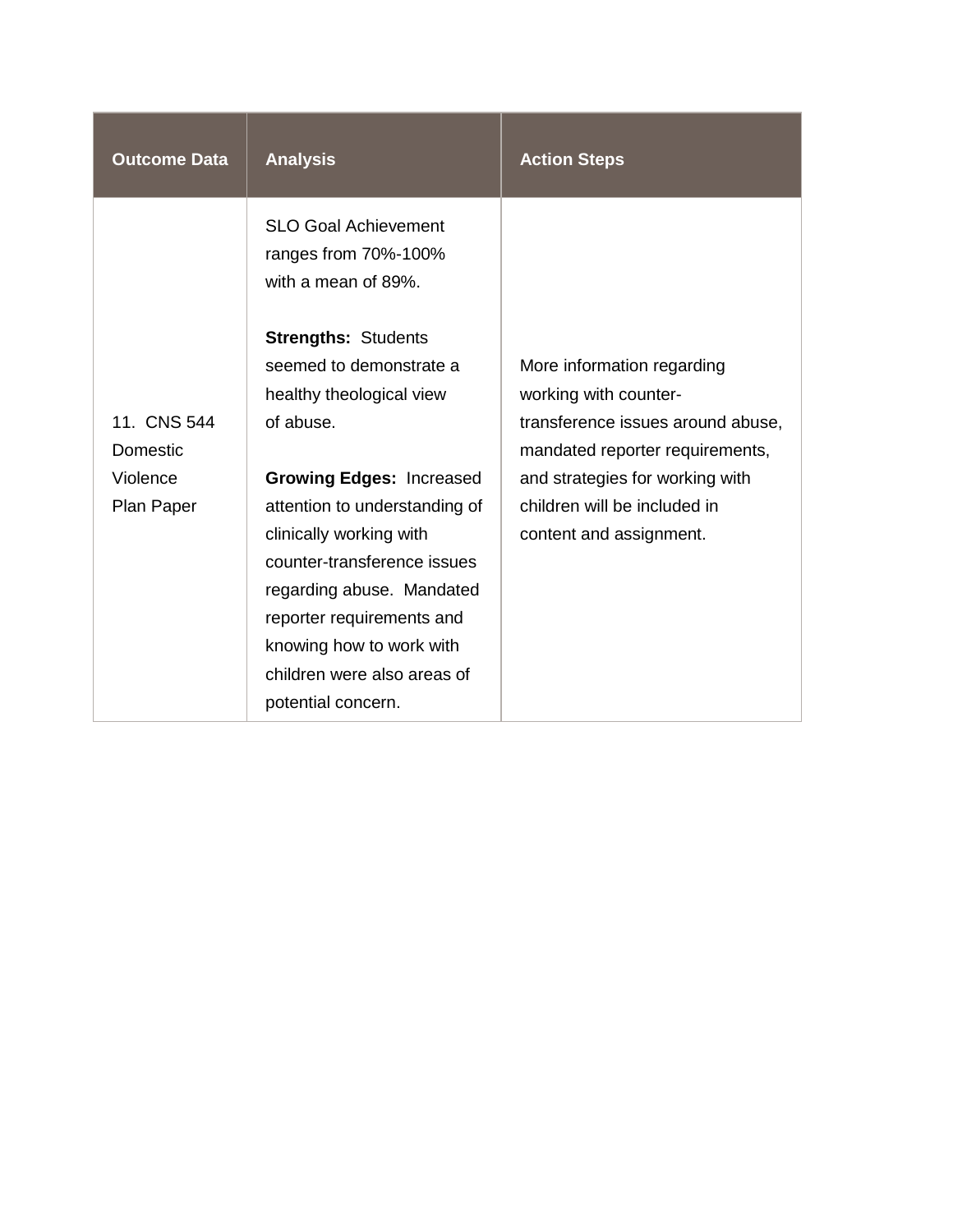| <b>Outcome Data</b>                         | <b>Analysis</b>                                                                                                                                                                            | <b>Action Steps</b>                                                                                                                                                                               |
|---------------------------------------------|--------------------------------------------------------------------------------------------------------------------------------------------------------------------------------------------|---------------------------------------------------------------------------------------------------------------------------------------------------------------------------------------------------|
|                                             | <b>SLO Goal Achievement</b><br>ranges from 56%-96%<br>with a mean of 76%.                                                                                                                  | The assignment instructions<br>will be altered to include an<br>analysis of the family from                                                                                                       |
| 12. CNS 503<br>Map of<br>Family<br>Genogram | <b>Strengths: Knowledge of</b><br>systems theory was<br>evidenced by inference.<br><b>Growing Edges: There</b><br>was not a consistent<br>demonstration of a<br>defined family life cycle. | an explicit family systems<br>theory perspective.<br>Instructions will also include<br>the requirement to<br>define the family life cycle<br>over a progression of<br>development and transition. |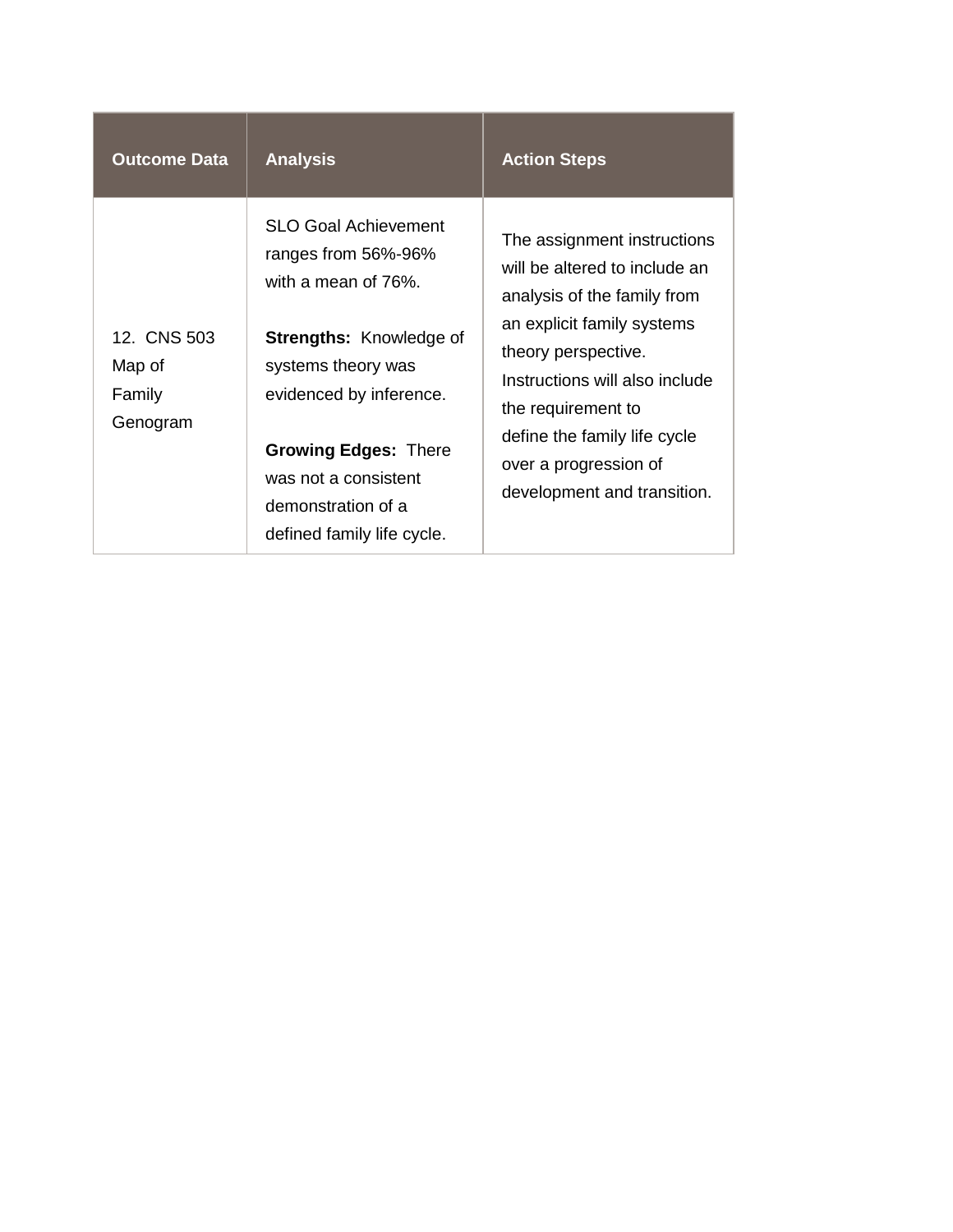| <b>Outcome Data</b>                       | <b>Analysis</b>                                                                                                                                                                                                                                                                                                                                                                        | <b>Action Steps</b>                                                                                                                                                                                                                       |
|-------------------------------------------|----------------------------------------------------------------------------------------------------------------------------------------------------------------------------------------------------------------------------------------------------------------------------------------------------------------------------------------------------------------------------------------|-------------------------------------------------------------------------------------------------------------------------------------------------------------------------------------------------------------------------------------------|
| 13. CNS 523<br>Personal<br>sexual history | <b>SLO Goal Achievement</b><br>ranges from 64%-100%<br>with a mean of 88%.<br><b>Strengths: All paper</b><br>demonstrated awareness and<br>increased comfort with one's<br>personal sexuality. Papers<br>also evidenced knowledge<br>of sexual developmental<br>stages.<br><b>Growing Edges: Papers</b><br>were weak in the<br>discussion of theological<br>perspectives on sexuality. | 1. Course<br>objectives will be<br>revised to include<br><b>CACREP</b> standards<br>from the Marriage, Couple<br>and Family section.<br>2. Both course content<br>and the assignment should<br>include greater theological<br>reflection. |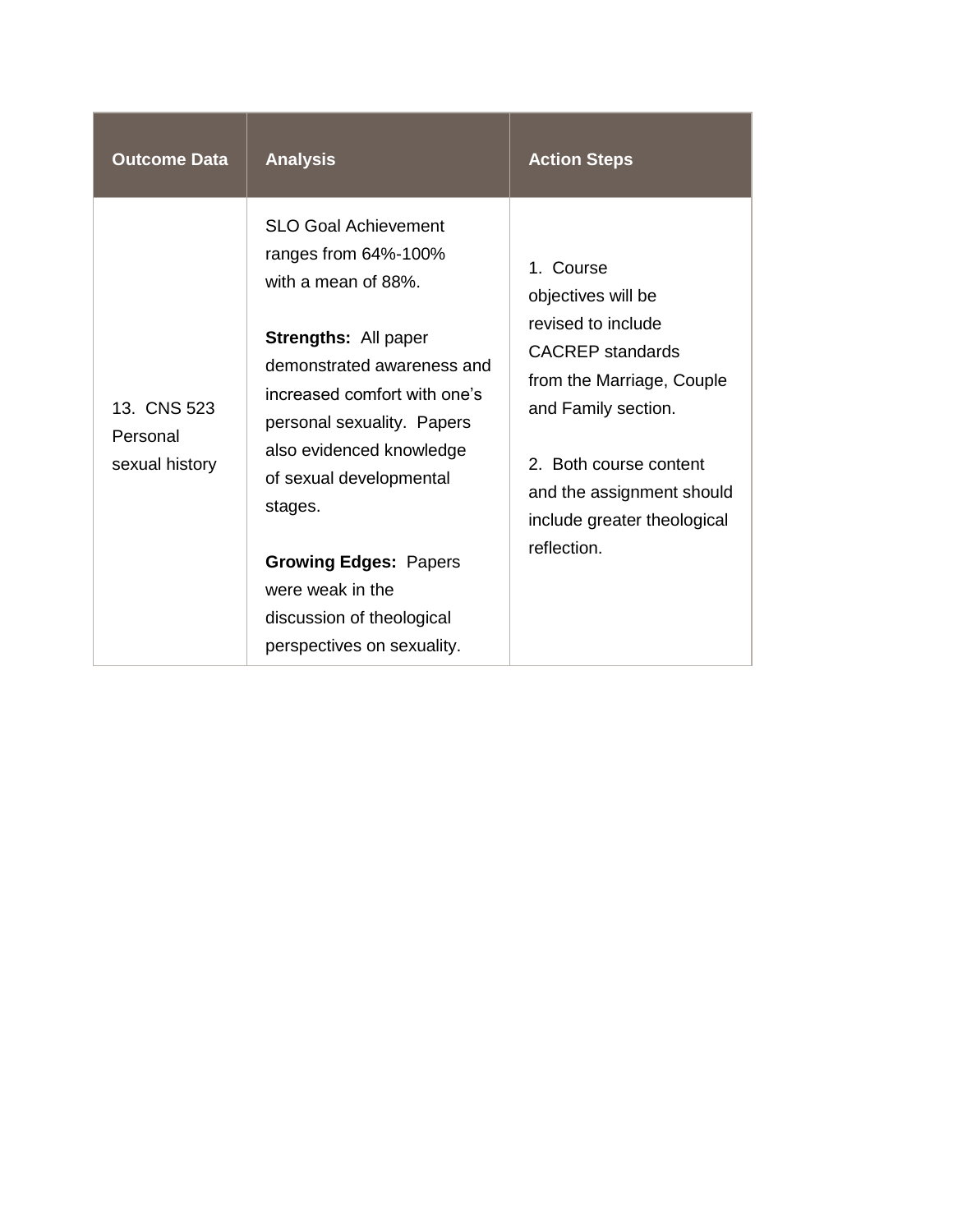| <b>Outcome Data</b>                                            | <b>Analysis</b>         | <b>Action Steps</b>                                                                           |
|----------------------------------------------------------------|-------------------------|-----------------------------------------------------------------------------------------------|
| 14. CNS 501<br>Passing<br>Evaluations<br>from<br>Pre-Practicum | $2013 - 96\%$ pass rate | Create additional training<br>of skills trainer/supervisors to<br>develop greater uniformity. |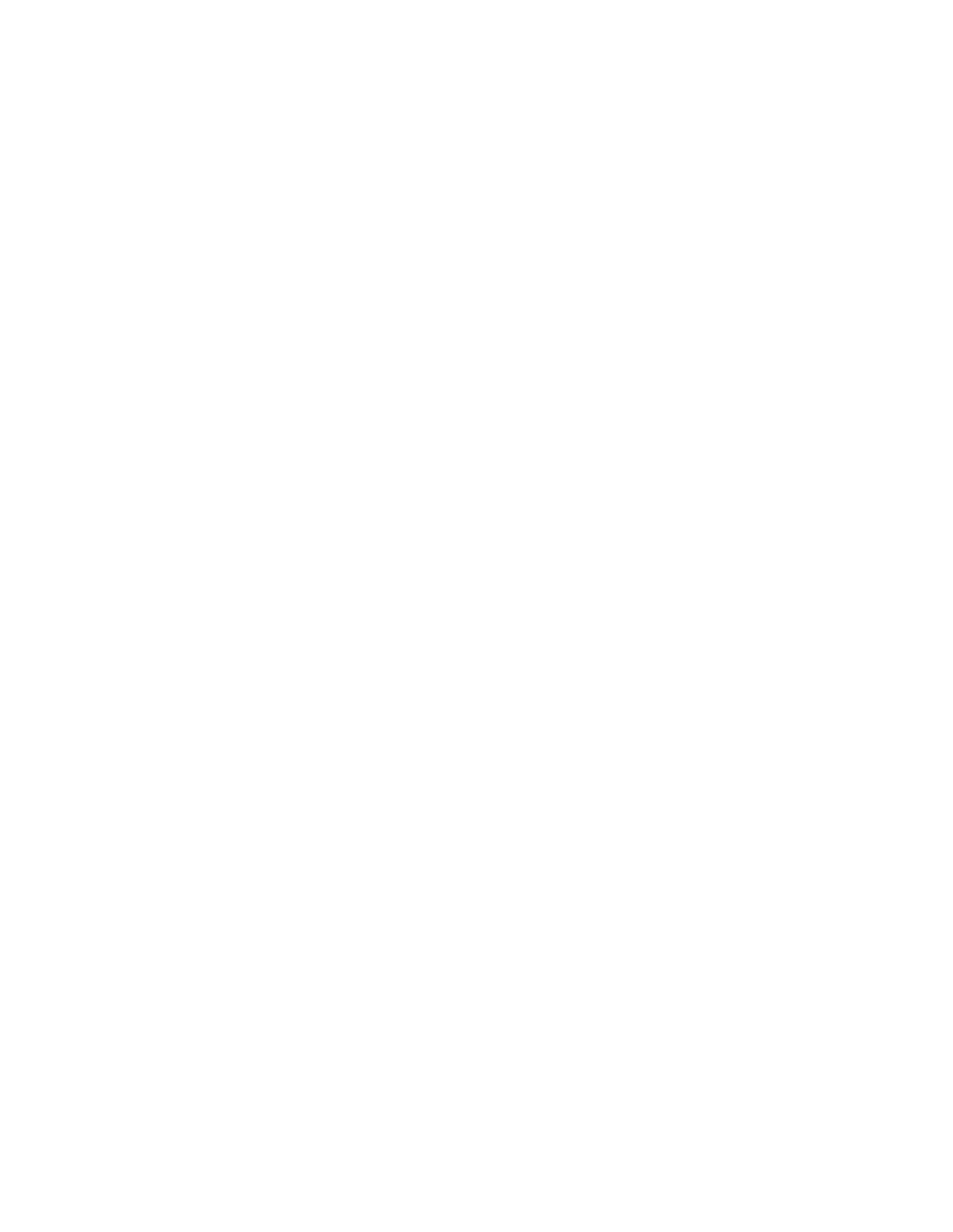| <b>Outcome Data</b>                                                                                                                     | <b>Analysis</b>                                                                                                              | <b>Action Steps</b>                                                                                                                                                                                                              |
|-----------------------------------------------------------------------------------------------------------------------------------------|------------------------------------------------------------------------------------------------------------------------------|----------------------------------------------------------------------------------------------------------------------------------------------------------------------------------------------------------------------------------|
| 15. Site<br>Supervisor<br>Evaluations<br>16. Case<br>Conference<br>Supervisor<br>Evaluations<br>17. Self-<br>Evaluations<br>by Students | These have consistently<br>been reviewed as a part of<br>the PAC Review process<br>without attaching a<br>pass/fail analysis | To give more weight to this<br>assessment, a form will be<br>required of case conference<br>supervisors to officially note a<br>pass/fail status to all three<br>evaluations, which will then<br>be added to PAC review<br>data. |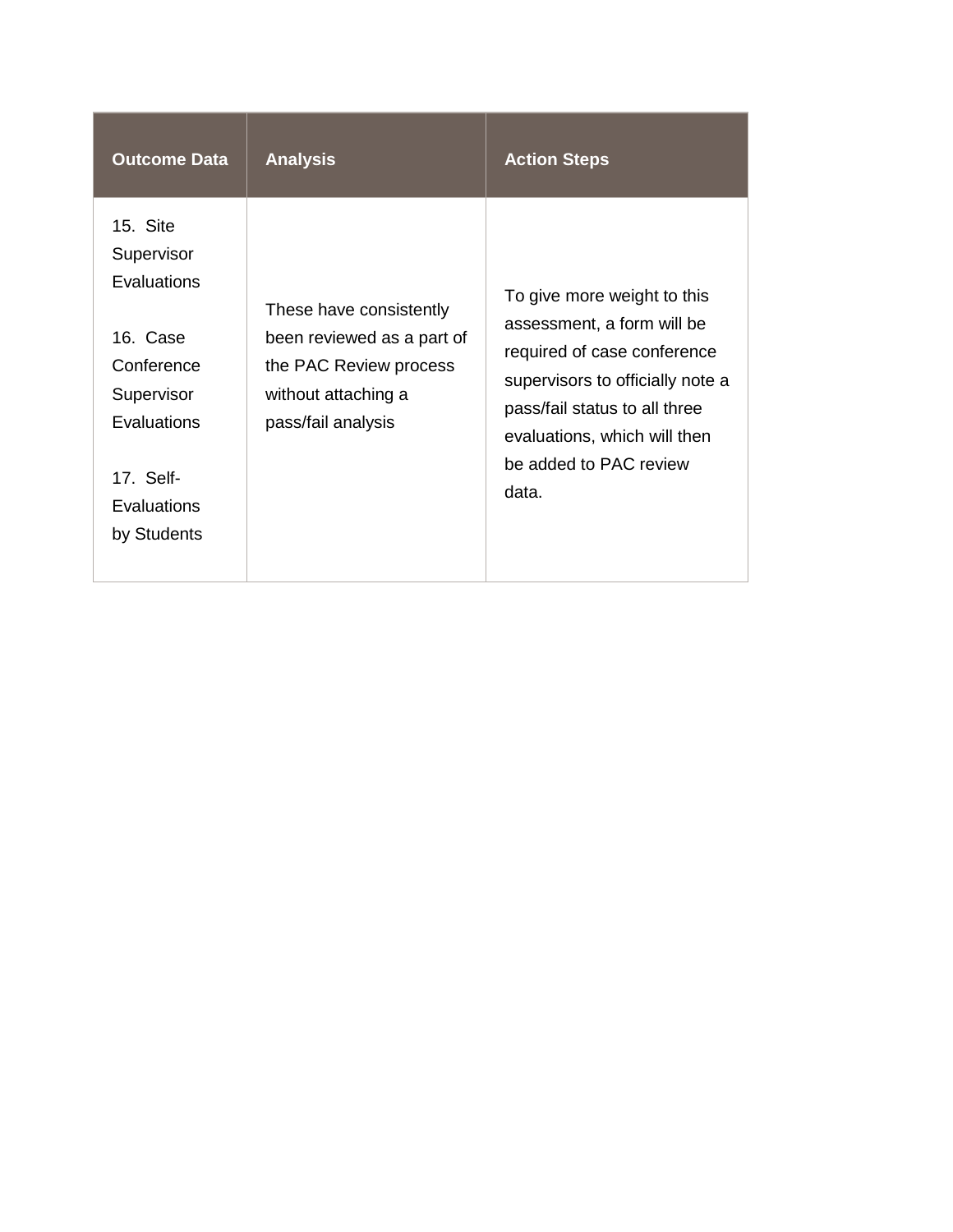| <b>Outcome Data</b> | <b>Analysis</b>                    | <b>Action Steps</b>                                                                                                                        |
|---------------------|------------------------------------|--------------------------------------------------------------------------------------------------------------------------------------------|
|                     | <b>Strengths: Most supervisors</b> | 1. Ensure that each case<br>conference supervisor has<br>received their student<br>evaluations to individually<br>address concerns raised. |
|                     | were given very positive ratings.  |                                                                                                                                            |
|                     |                                    | 2. We will have an                                                                                                                         |
| 18. Supervisor      | <b>Growing Edges: A consistent</b> | increased focus on                                                                                                                         |
| Evaluations by      | point of feedback noted a lack     | theoretical approaches                                                                                                                     |
| <b>Students</b>     | of focus on the intern's           | in case conference.                                                                                                                        |
|                     | theoretical development. Students  |                                                                                                                                            |
|                     | also desire greater flexibility in | 3. Supervisors will                                                                                                                        |
|                     | the use of case conference         | consider how to flexibly                                                                                                                   |
|                     | time as well as increased focus    | use the time to utmost                                                                                                                     |
|                     | on concrete goals.                 | efficacy and help students                                                                                                                 |
|                     |                                    | to develop clear and                                                                                                                       |
|                     |                                    | concrete goals in                                                                                                                          |
|                     |                                    | treatment planning.                                                                                                                        |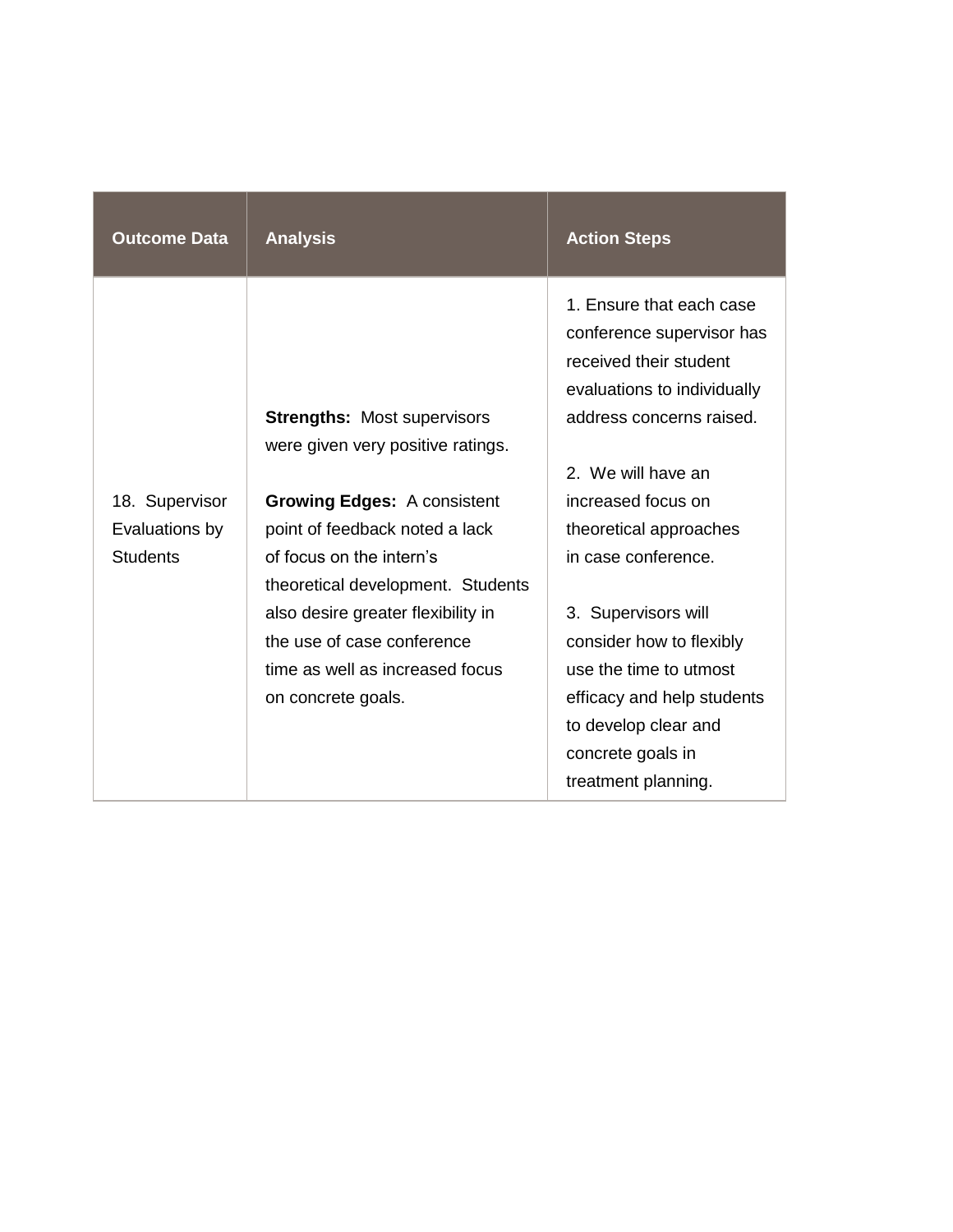| <b>Outcome Data</b>          | <b>Analysis</b>                                                                                     |        |              |  | <b>Action Steps</b>  |
|------------------------------|-----------------------------------------------------------------------------------------------------|--------|--------------|--|----------------------|
|                              | July 2014 N=3                                                                                       |        |              |  |                      |
|                              | $\mu = 100.67$                                                                                      |        |              |  |                      |
|                              | Mar 2014 N=11<br>$\mu = 90.09$<br>Oct 2013 N=12<br>$\mu = 92.67$<br>April 2013 N=10<br>$\mu = 91.9$ |        |              |  |                      |
|                              |                                                                                                     |        |              |  |                      |
| 19. Counselor                | Date                                                                                                | WS     | Exit<br>Exam |  | No current action is |
| Preparation                  |                                                                                                     |        |              |  | indicated.           |
| Comprehensive<br>Exam (CPCE) | 07/14                                                                                               | 100.67 | 89.88        |  |                      |
|                              | 03/14                                                                                               | 90.09  | 85.61        |  |                      |
|                              | 10/13                                                                                               | 92.67  | 87.32        |  |                      |
|                              | 04/13                                                                                               | 91.9   | 83.87        |  |                      |
|                              |                                                                                                     |        |              |  |                      |
|                              | All students in 2013 and                                                                            |        |              |  |                      |
|                              | 2014 to date have                                                                                   |        |              |  |                      |
|                              | achieved                                                                                            |        |              |  |                      |
|                              | a passing score.                                                                                    |        |              |  |                      |
|                              | The institutional mean was                                                                          |        |              |  |                      |
|                              | greater than the national                                                                           |        |              |  |                      |
|                              | exit exam mean for each                                                                             |        |              |  |                      |
|                              | administration                                                                                      |        |              |  |                      |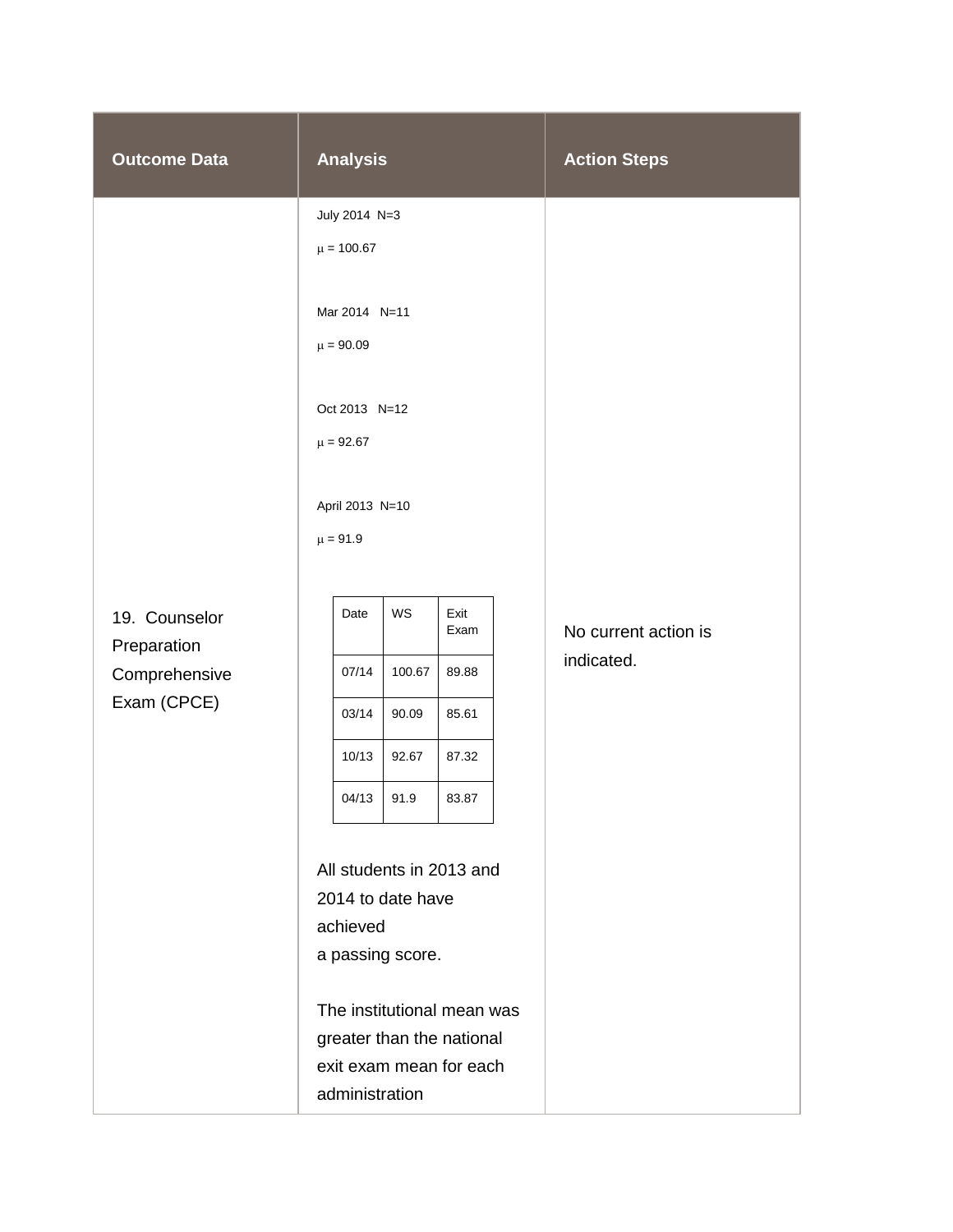| <b>Outcome Data</b> | <b>Analysis</b>                                                           | <b>Action Steps</b>      |
|---------------------|---------------------------------------------------------------------------|--------------------------|
|                     | <b>SLO Goal Achievement</b><br>ranges from 71%-95%<br>with a mean of 86%. | 1. Course content        |
|                     | <b>Strengths: The papers</b>                                              | regarding record-keeping |
|                     | evidence strength<br>regarding                                            | to be updated.           |
| 20. CNS 506         | plans for self-care and                                                   | 2. Remove GCPO c.        |
| Personal            | appropriate use of                                                        | as a course outcome.     |
| Reflection          | supervision. Recognizing                                                  |                          |
| Paper               | one's own limitations also                                                | 3. Continue to emphasize |
|                     | seemed to be recognized.                                                  | cultural inclusion in    |
|                     |                                                                           | course content.          |
|                     | <b>Growing Edges: The</b>                                                 |                          |
|                     | importance of good                                                        |                          |
|                     | teamwork, and discussion                                                  |                          |
|                     | of cultural inclusion were                                                |                          |
|                     | somewhat lacking.                                                         |                          |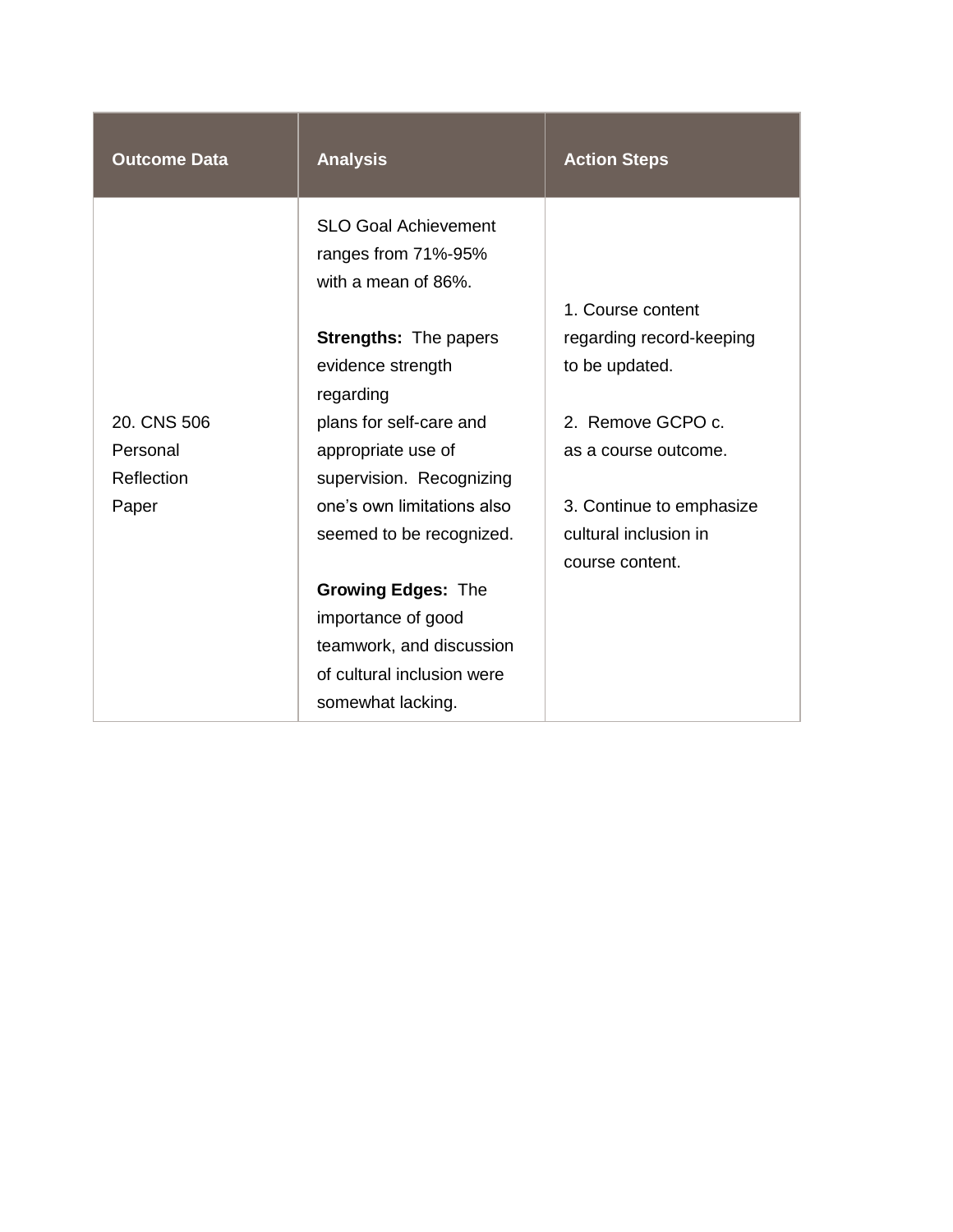| <b>Outcome Data</b>                   | <b>Analysis</b> | <b>Action Steps</b>                                                                                                                                           |
|---------------------------------------|-----------------|---------------------------------------------------------------------------------------------------------------------------------------------------------------|
| 20B. CNS 506<br>Video<br>Viewing Quiz |                 | New online presentations have been<br>produced this fall to cover this material.<br>Students will be taking the quiz in<br>November, 2014 to confirm viewing. |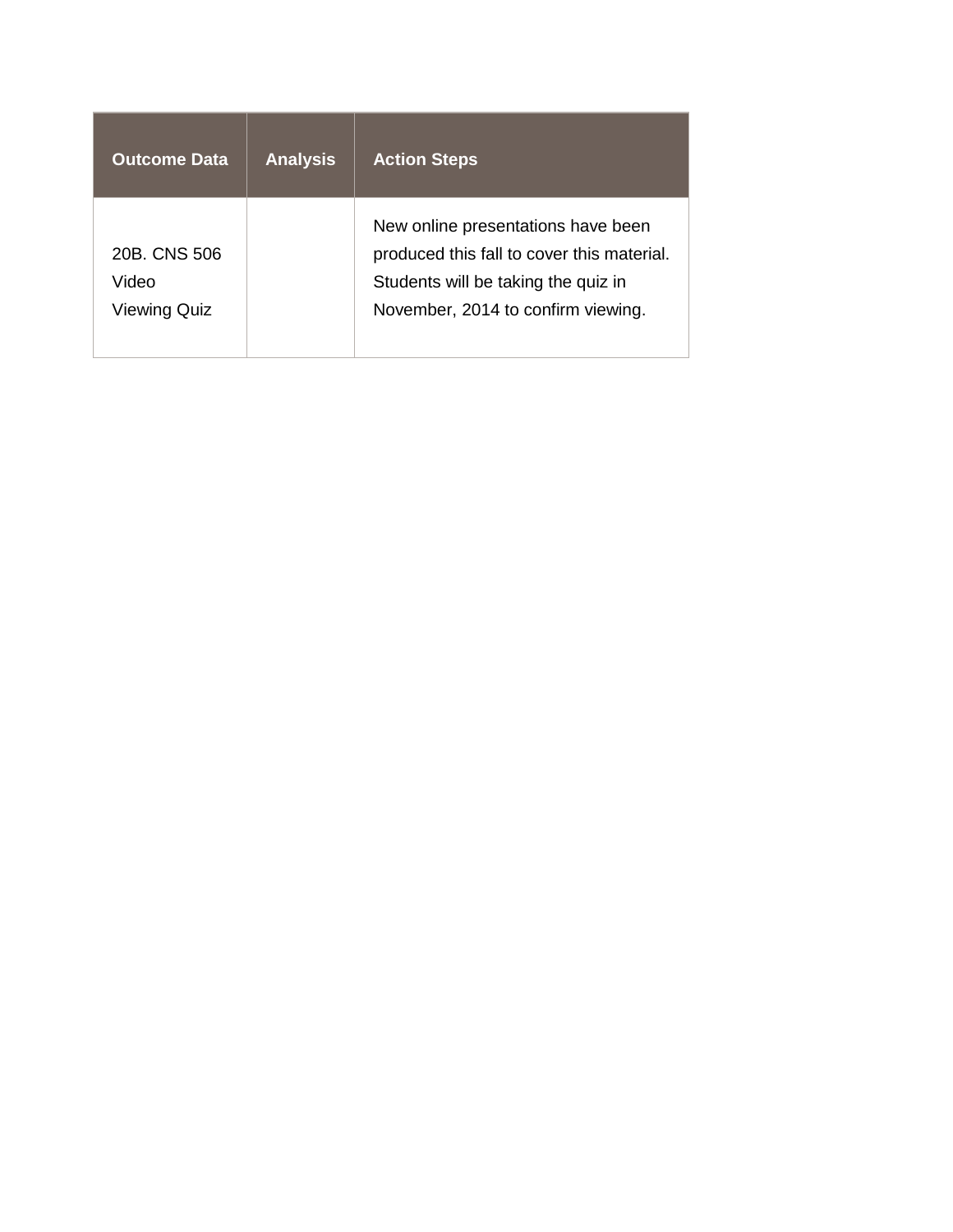| <b>Outcome Data</b>                        | <b>Analysis</b>                                                                                                                                                                                                                                                                                                                                                               | <b>Action Steps</b>                                                                                                                                                                                    |
|--------------------------------------------|-------------------------------------------------------------------------------------------------------------------------------------------------------------------------------------------------------------------------------------------------------------------------------------------------------------------------------------------------------------------------------|--------------------------------------------------------------------------------------------------------------------------------------------------------------------------------------------------------|
| 21. CNS 513<br>Social<br>Advocacy<br>Paper | <b>SLO Goal Achievement</b><br>ranges from 33%-100%<br>with a mean of 80%.<br><b>Strengths: Projects</b><br>reflected an understanding<br>of diversity, identity<br>development, and a good<br>comprehension of overall<br>foundational material.<br><b>Growing Edges: Papers</b><br>seemed to lack<br>discussion of the role and<br>process of the<br>professional counselor | Course content and the resulting<br>assignment will include<br>advocacy processes needed<br>to address institutional and<br>social barriers that impede<br>access, equity, and success<br>for clients. |
|                                            | advocating on behalf of<br>the profession.                                                                                                                                                                                                                                                                                                                                    |                                                                                                                                                                                                        |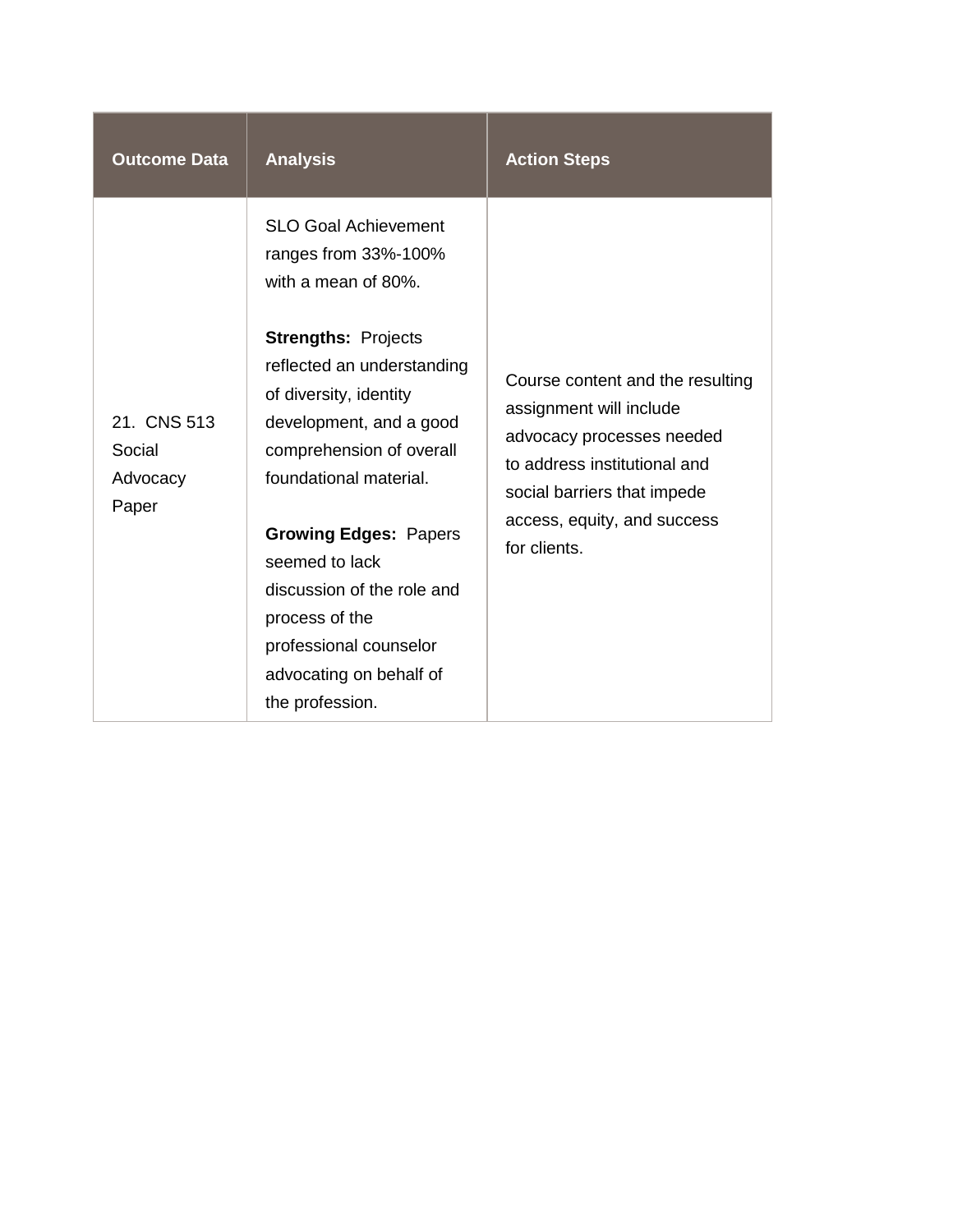| <b>Outcome Data</b>                              | <b>Analysis</b>                                                                                                                                                                                                                                                                                                                                                                                       | <b>Action Steps</b>                                                                                               |
|--------------------------------------------------|-------------------------------------------------------------------------------------------------------------------------------------------------------------------------------------------------------------------------------------------------------------------------------------------------------------------------------------------------------------------------------------------------------|-------------------------------------------------------------------------------------------------------------------|
| 22. Site<br>Evaluations<br>by<br><b>Students</b> | The average rating of<br>overall satisfaction with<br>internship sites was<br>4.8 out of 5.<br><b>Strengths: Ratings were</b><br>favorable for sites in all categories<br>except for the site that closed.<br><b>Growing Edges: Two primary</b><br>concerns were noted: at a<br>couple of sites, client numbers<br>were a challenge.<br>At one site, one student desired<br>more from the supervisor. | 1. Current sites should be<br>preserved.<br>2. Continue to encourage<br>supervisor training and<br>effectiveness. |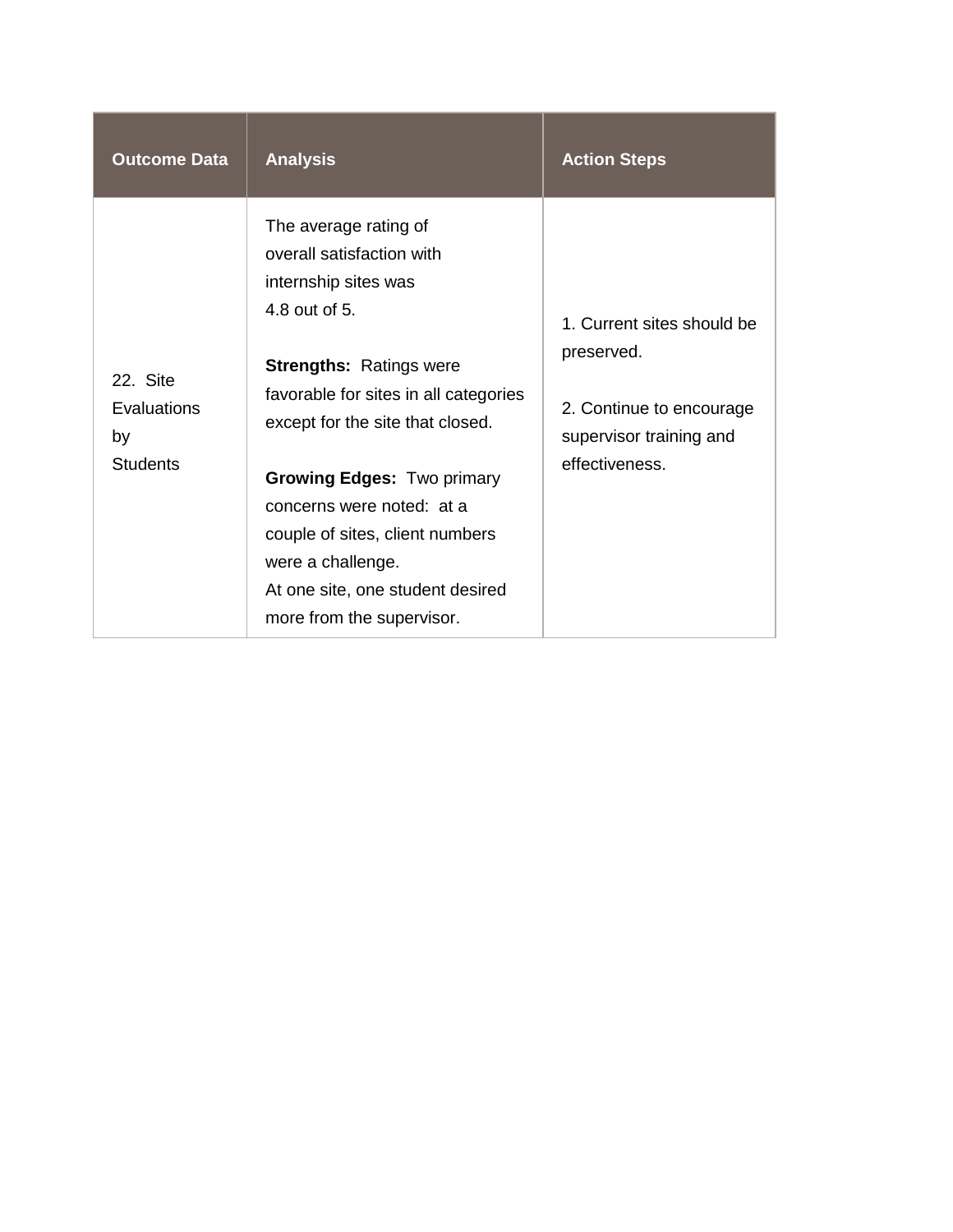| <b>Outcome</b><br><b>Data</b> | <b>Analysis</b>                                                         | <b>Action Steps</b>                                                |
|-------------------------------|-------------------------------------------------------------------------|--------------------------------------------------------------------|
|                               | Survey conducted in 2014<br>of 2013 graduates, N=10<br>(see next page)  | 1. The Treatment Planning class<br>is added as a required class.   |
|                               | Strengths: No items were rated<br>as "poor." Graduates viewed their     | 2. The CNS 525 class should<br>be reviewed for relevance of tests. |
|                               | preparation in basic helping skills<br>as strong. Assessing clients and | 3. Community resources will<br>need to be highlighted in CNS       |
| 23.<br>Graduate<br>Surveys    | cross-cultural sensitivity were also<br>rated positively.               | 506, 519, 557, and case<br>conference.                             |
|                               | <b>Growing Edges: Treatment planning</b>                                | 4. A paper has been added to                                       |
|                               | received the lowest ratings. Using test                                 | CNS 506 to review the licensure                                    |
|                               | data with clients and knowledge of                                      | process and an online                                              |
|                               | community resources were also                                           | presentation has been created.                                     |
|                               | viewed as weaker skills. Knowing                                        |                                                                    |
|                               | about the licensure process was rated                                   | 5. In case conference classes                                      |
|                               | lower along with understanding                                          | theoretical approaches should                                      |
|                               | family systems as applied to clients.                                   | be emphasized.                                                     |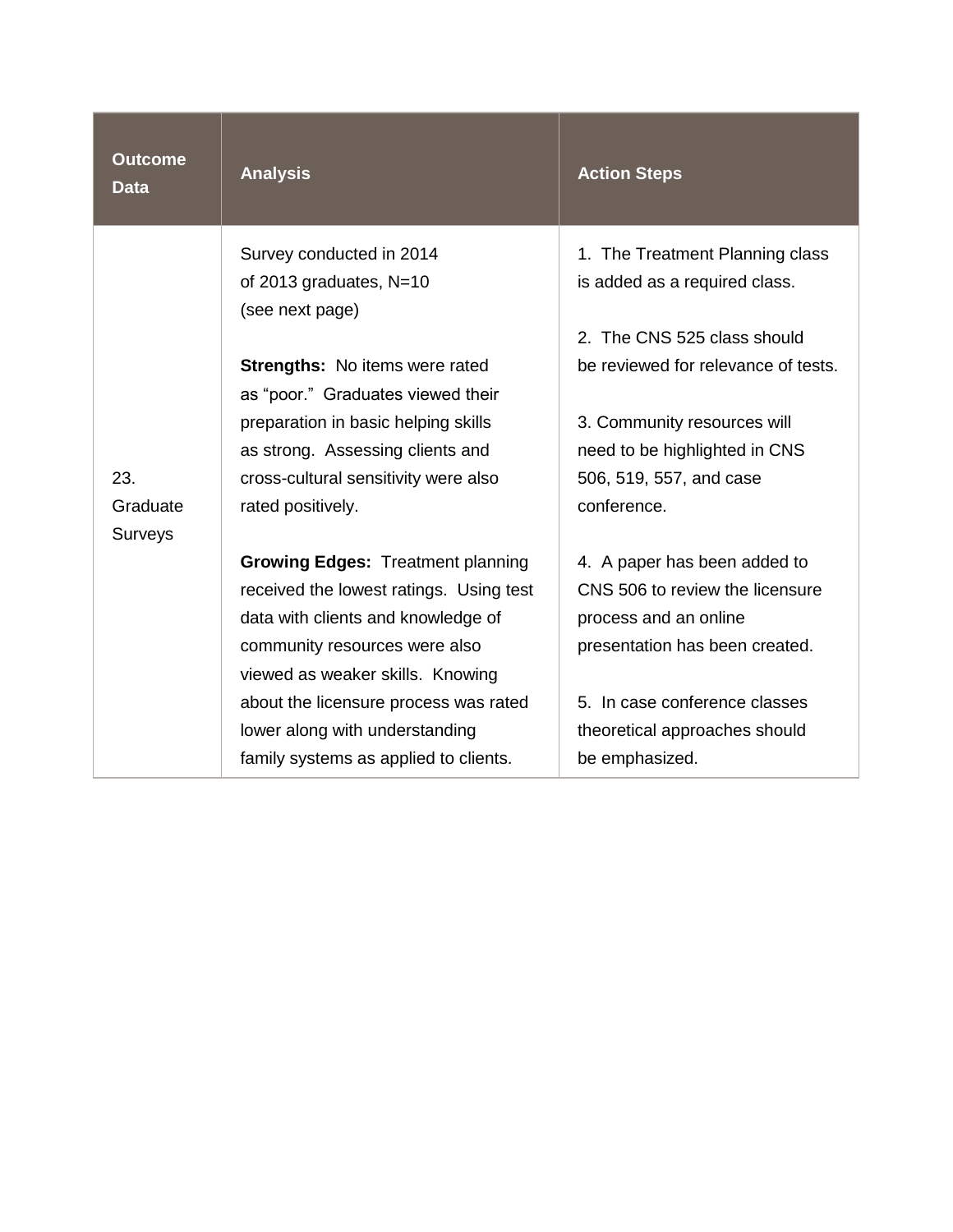#### 2014 Survey of Graduates

| #  | Fair | Good | Very<br>Good | Excellent |                                         |
|----|------|------|--------------|-----------|-----------------------------------------|
| 1  |      |      | 20%          | 80%       | Preparation for basic<br>helping skills |
| 2  |      |      | 30%          | 70%       | Assessing clients                       |
| 3  |      | 30%  | 50%          | 20%       | Diagnosing clients                      |
| 4  | 30%  | 40%  | 30%          |           | Treatment planning                      |
| 5  |      | 20%  | 20%          | 60%       | <b>Ethical issues</b>                   |
| 6  | 10%  | 50%  | 10%          | 30%       | Client records                          |
| 7  |      | 10%  | 30%          | 60%       | Use of supervision                      |
| 8  |      | 20%  | 30%          | 40%       | Independent work                        |
| 9  |      | 20%  | 20%          | 50%       | Team work                               |
| 10 | 20%  | 20%  | 30%          | 40%       | Work eclectically                       |
| 11 |      | 10%  | 20%          | 70%       | <b>Cultural sensitivity</b>             |
| 12 | 20%  | 30%  | 40%          | 10%       | Community resources                     |
| 13 | 10%  | 30%  | 50%          |           | Using test data                         |
| 14 | 10%  | 20%  | 50%          | 20%       | Prep for licensure                      |
| 15 | 20%  | 20%  | 20%          | 40%       | Career and lifestyle                    |
| 16 | 10%  | 40%  | 30%          | 20%       | <b>Understand family</b><br>system      |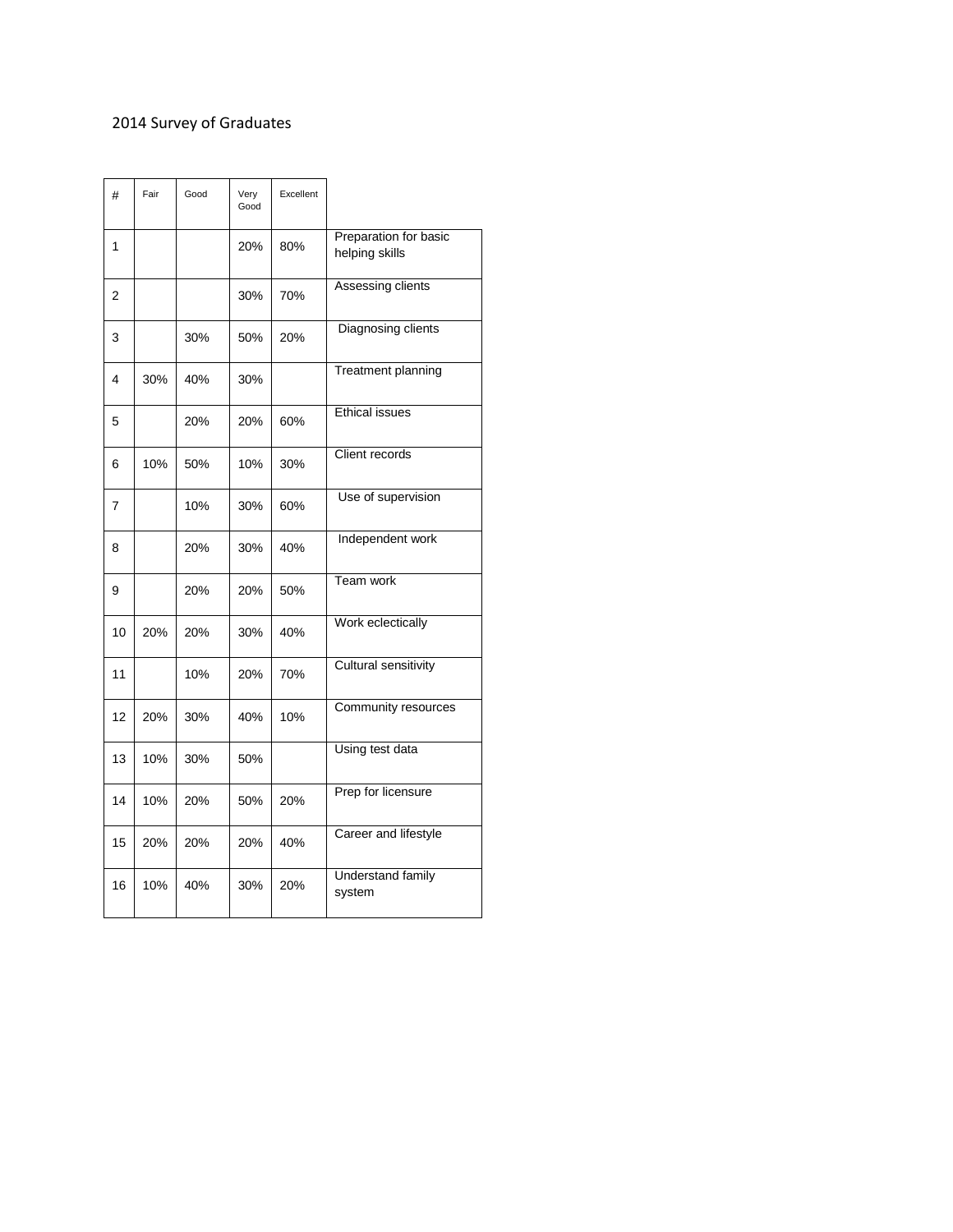#### **Outcome Data**

| Analys |  | SТ |
|--------|--|----|
|        |  |    |
|        |  |    |

**Strengths:** Students felt they had a quality academic experience from faculty and staff who acted professionally and ethically. Students were informed of their advisor and felt heard by the program director. Students felt strongly that they were growing in their counseling skills. Students believe they are learning about themselves and helped to be a person of integrity. Students believe the program helps them to know how to effectively build therapeutic relationships.

24. Survey of **Counseling** Program by **Students** 

(See next two pages) **Growing Edges:** The lowest ratings were given to library resources; it was the only item to be given a strongly disagree rating. Students wish faculty were more accessible. Class scheduling is viewed by some as problematic. Interdependency may not be adequately promoted. Students desire more training in how to deal with multicultural issues in counseling. Areas that may need to be strengthened include: diagnosis, treatment planning, and work with couples.

#### **Action Steps**

1. Western Seminary is collaborating with Corban University to create a joint online library collection that dramatically exceeds the previous holdings of either institution.

2. Counseling faculty are encouraged to respond to student emails promptly and make scheduling time available.

3. Course scheduling this year has been planned to give more substantive breaks throughout the day.

4. Facilitating communication and interdependency continue to pose a challenge with no clear solution. One idea is to try to create an online community.

5. Promoting cultural inclusivity in all coursework will continue to be an emphasis, with particular attention paid to the Comprehensive Clinical Integrative Paper.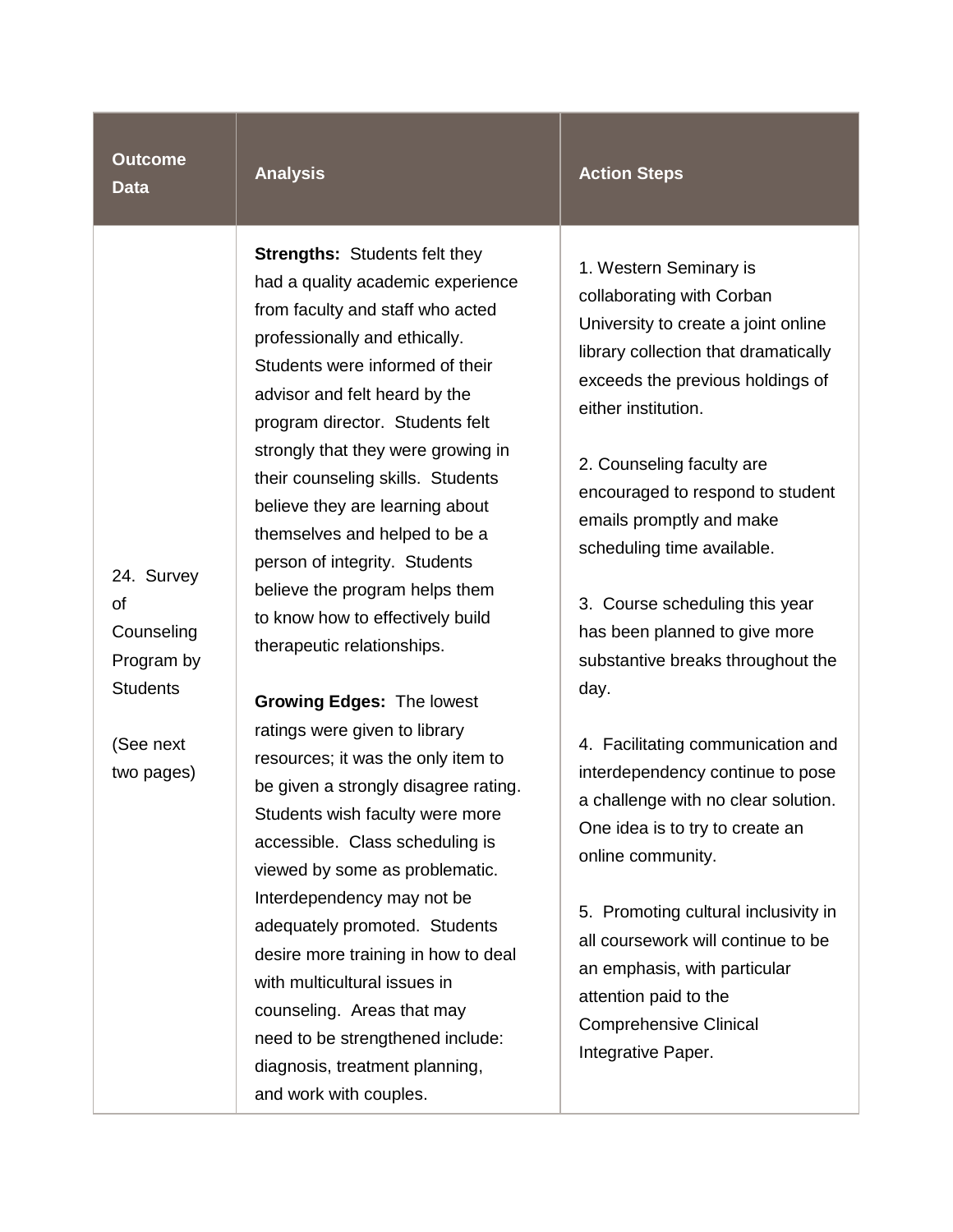## Survey of Counseling Program by Students

2013-2014 Combined

N= 92

|                            | Disagree | Agree | <b>Strongly Agree</b> |
|----------------------------|----------|-------|-----------------------|
| 1 Academic experience      | 1%       | 14%   | 84%                   |
| 2 Faculty accessible       |          | 41%   | 59%                   |
| 3 Professional Staff       | 1%       | 18%   | 80%                   |
| 4 Professional Faculty     |          | 11%   | 89%                   |
| 5 Licensure info           | 5%       | 34%   | 60%                   |
| 6 Integration              |          | 23%   | 77%                   |
| 7 Licensure prep           | 1%       | 29%   | 70%                   |
| 8 Internship info          | 1%       | 36%   | 62%                   |
| 9 Campus supervision       | 2%       | 28%   | 69%                   |
| 10 Site supervision        | 3%       | 29%   | 69%                   |
| 11 Clerical support        | 3%       | 34%   | 62%                   |
| 12 Classroom practical     |          | 34%   | 66%                   |
| 13 Varied Orientations     | 2%       | 25%   | 73%                   |
| 14 Program Advisors        | 1%       | 29%   | 70%                   |
| 15 Student Relations       |          | 40%   | 60%                   |
| 16 Class schedule          | 4%       | 45%   | 51%                   |
| 17 Library Resources       | $*6%$    | 60%   | 34%                   |
| 18 Feedback<br>Opportunity | 2%       | 21%   | 77%                   |
| 19 Feedback Response       | $6\%$    | 30%   | 63%                   |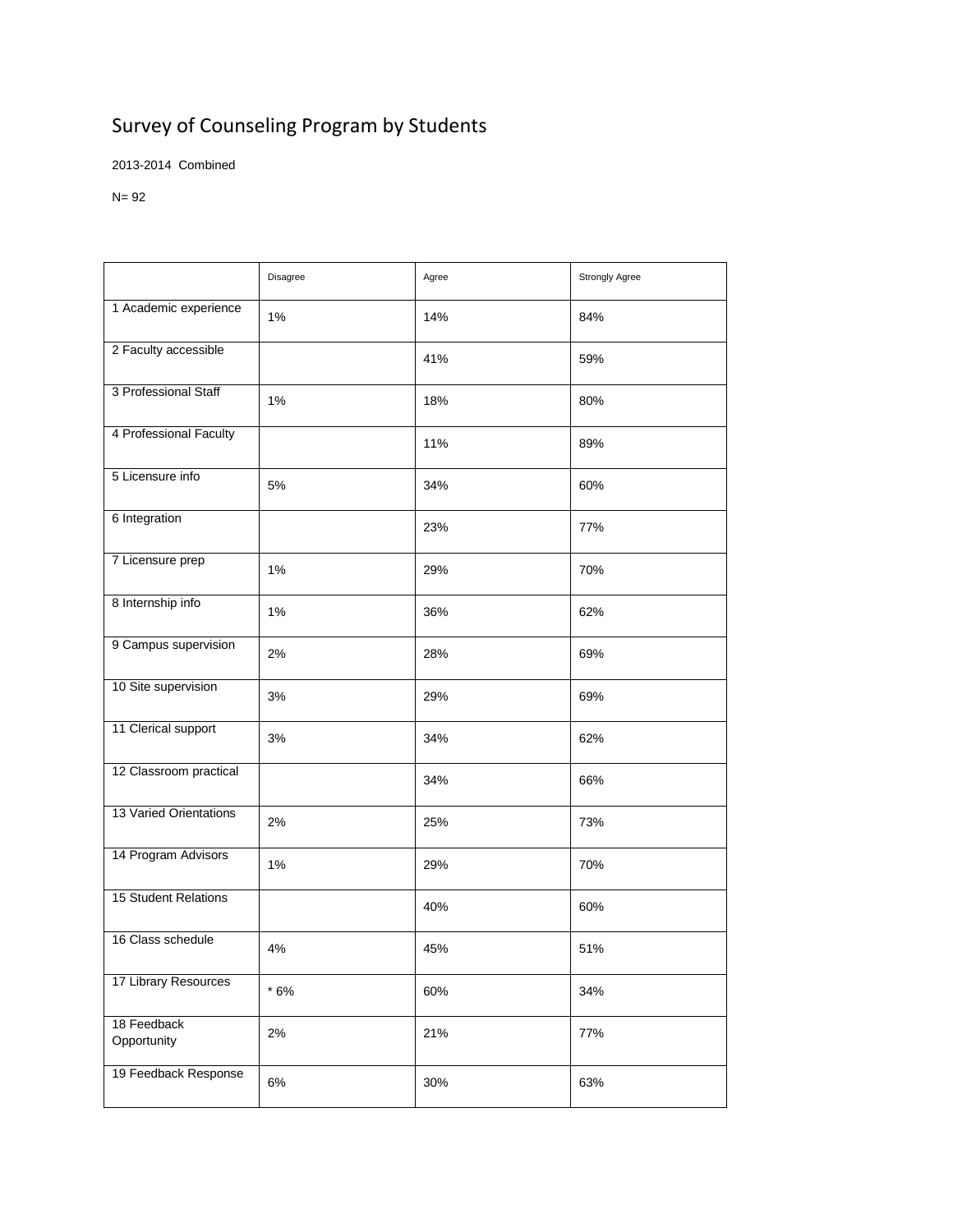| 20 Syllabi                              | 1%    | 32% | 67% |
|-----------------------------------------|-------|-----|-----|
| 21 Director listens                     | 1%    | 15% | 84% |
| 22 Informed of advisor                  |       | 15% | 85% |
| 23 Growing in skills                    |       | 10% | 90% |
| 24 Learning about self                  |       | 12% | 88% |
| 25 Impart credibility                   |       | 14% | 86% |
| 26 Interdependency                      | 2%    | 38% | 58% |
| 27 Biblical history                     |       | 35% | 65% |
| 28 Spirituality in<br>counseling        | 1%    | 31% | 68% |
| 29 Assessment<br>measures               |       | 35% | 65% |
| 30 Personal strengths<br>and weaknesses | 2%    | 20% | 78% |
| 31 Variety of theories                  | 1%    | 26% | 73% |
| 32 Apply biblical texts                 | 2%    | 35% | 62% |
| 33 Integrate<br>understanding           | 2%    | 36% | 62% |
| 34 Intercultural issues                 | 2%    | 45% | 52% |
| 35 Critical thinking                    | 2%    | 33% | 65% |
| 36 Build therapeutic<br>relationship    |       | 16% | 84% |
| 37 Diagnose and plan<br>treatment       | 6%    | 41% | 53% |
| 38 Ethical dilemmas                     | 1%    | 25% | 74% |
| 39 Work with couples                    | $1\%$ | 41% | 57% |
| 40 Life long learner                    |       | 26% | 74% |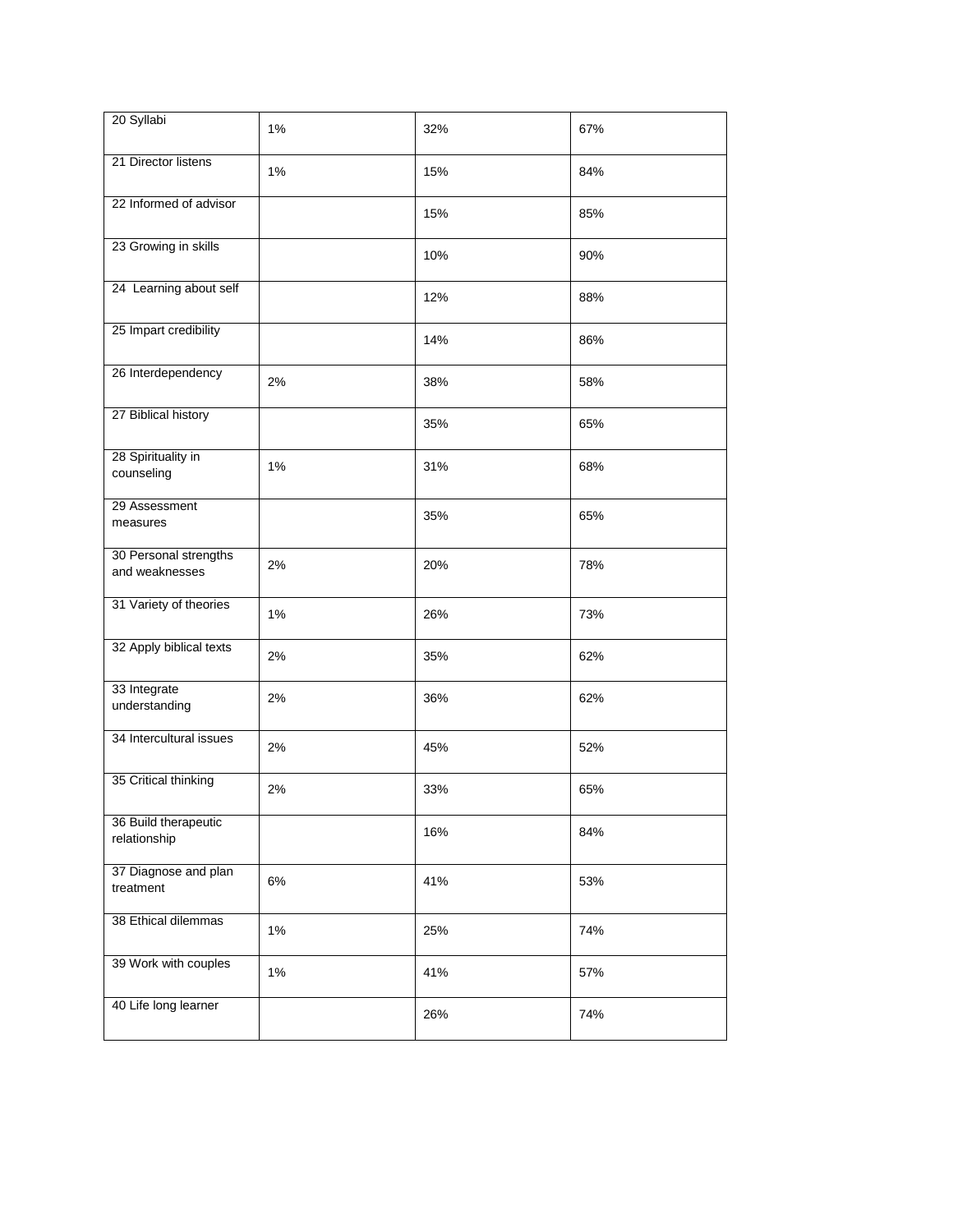| <b>Outcome Data</b>                         | <b>Analysis</b>                                                                                                                                                                                                                                                              | <b>Action Steps</b>                                                                                                                                         |
|---------------------------------------------|------------------------------------------------------------------------------------------------------------------------------------------------------------------------------------------------------------------------------------------------------------------------------|-------------------------------------------------------------------------------------------------------------------------------------------------------------|
| 25. Employer<br>Evaluations of<br>Graduates | <b>Strengths:</b> All items were<br>endorsed as good, very good,<br>or excellent. Students use<br>supervisory input and are able to<br>work independently. Developing<br>an effective helping relationship<br>and recognizing ethical issues<br>also appear to be strengths. | 1. Add greater emphasis on<br>record keeping in CNS 506.<br>2. Add more emphasis to<br>theoretical case<br>conceptualization in<br>case conference classes. |
| $N=9$                                       | <b>Growing Edges: Relatively weaker</b><br>skills appear to be client record<br>keeping, effective use of a variety of<br>theories, and knowledge of resources.                                                                                                              | 3. Community resources<br>need to be highlighted in<br>CNS 506, 519, 557, and<br>case conference.                                                           |

|                         | Good | V ery Good | Excl |
|-------------------------|------|------------|------|
| 1 Helping relationship  |      | 44%        | 56%  |
| 2 Diagnose pathology    |      | 78%        | 22%  |
| 3 Treatment planning    |      | 78%        | 22%  |
| 4 Ethical issues        |      | 44%        | 56%  |
| 5 Client records        | 22%  | 44%        | 33%  |
| 6 Uses supervision      | 11%  | 22%        | 67%  |
| 7 Work independently    |      | 33%        | 67%  |
| 8 Team player           | 11%  | 33%        | 56%  |
| 9 Variety of theories   | 22%  | 56%        | 22%  |
| 10 Cultural sensitivity |      | 56%        | 44%  |
| 11 Community resources  | 44%  | 22%        | 33%  |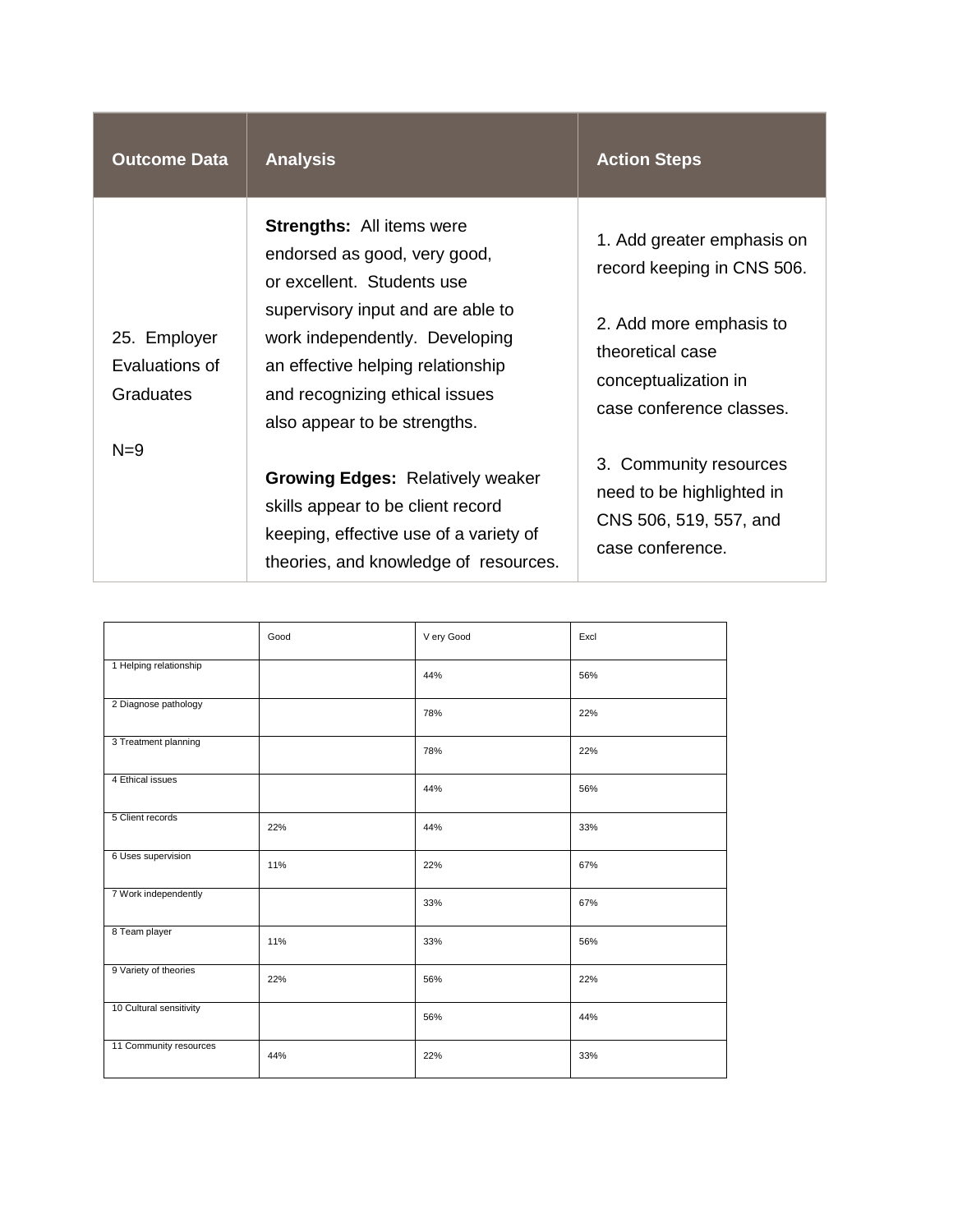| <b>Outcome Data</b>                     | <b>Analysis</b>                                                                                                                                                                                                                                                                                                            | <b>Action Steps</b>             |
|-----------------------------------------|----------------------------------------------------------------------------------------------------------------------------------------------------------------------------------------------------------------------------------------------------------------------------------------------------------------------------|---------------------------------|
| 29. National<br>Counselor<br>Exam (NCE) | <b>Strengths: To our</b><br>knowledge all of our<br>2013-2014 students have<br>passed the first time.<br>Total average scores for<br>those who have taken it<br>on campus are greater<br>than national average<br>scores for CACREP<br>accredited schools.<br><b>Growing Edges: No</b><br>significant weaknesses<br>noted. | No further action is indicated. |

| Date  | Western  | <b>CACREP</b> |
|-------|----------|---------------|
|       | Seminary | Schools       |
| 04/14 | 120.08   | 115.40        |
| 10/13 | 111.14   | 109.22        |
| 04/13 | 127.67   | 114.77        |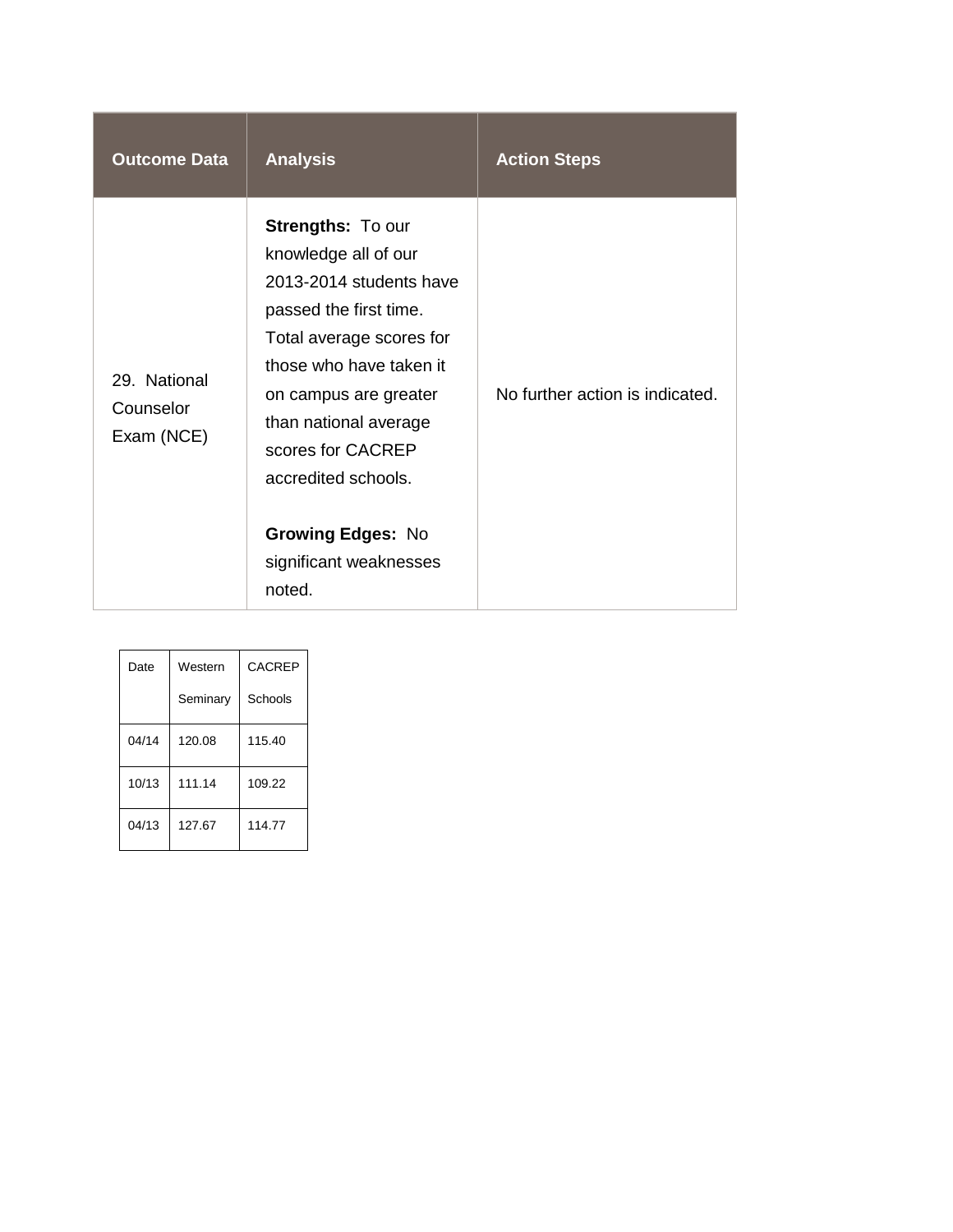| <b>Outcome Data</b>                                | <b>Analysis</b>                                                                                                                                                                                                  | <b>Action Steps</b>                                                                                           |
|----------------------------------------------------|------------------------------------------------------------------------------------------------------------------------------------------------------------------------------------------------------------------|---------------------------------------------------------------------------------------------------------------|
|                                                    | <b>Strengths:</b> Interns seem to be<br>very effective in developing<br>healthy relationships with<br>clients, and working from a<br>culturally inclusive approach.<br>Interns are also effective in             | 1. Add the new CNS 519<br>Treatment Planning course.<br>2. Add more emphasis to<br>treatment planning in case |
| 30. Evaluation                                     | assessing clients, recognizing<br>ethical issues, responding to                                                                                                                                                  | conference classes.                                                                                           |
| of Program by<br><b>Site</b><br><b>Supervisors</b> | crises appropriately, and<br>utilizing supervisory input.                                                                                                                                                        | 3. Add instructions regarding<br>discussion of diagnosis<br>to case conference.                               |
|                                                    | <b>Growing Edges: Though</b><br>scores reflect an adequate<br>level of functioning,<br>improvement may be desired<br>in treatment planning skills,<br>diagnosing pathology, and<br>community resources/referral. | 4. Community resources<br>need to be highlighted in<br>CNS 506, 519, 557, and<br>case conference.             |

T

m